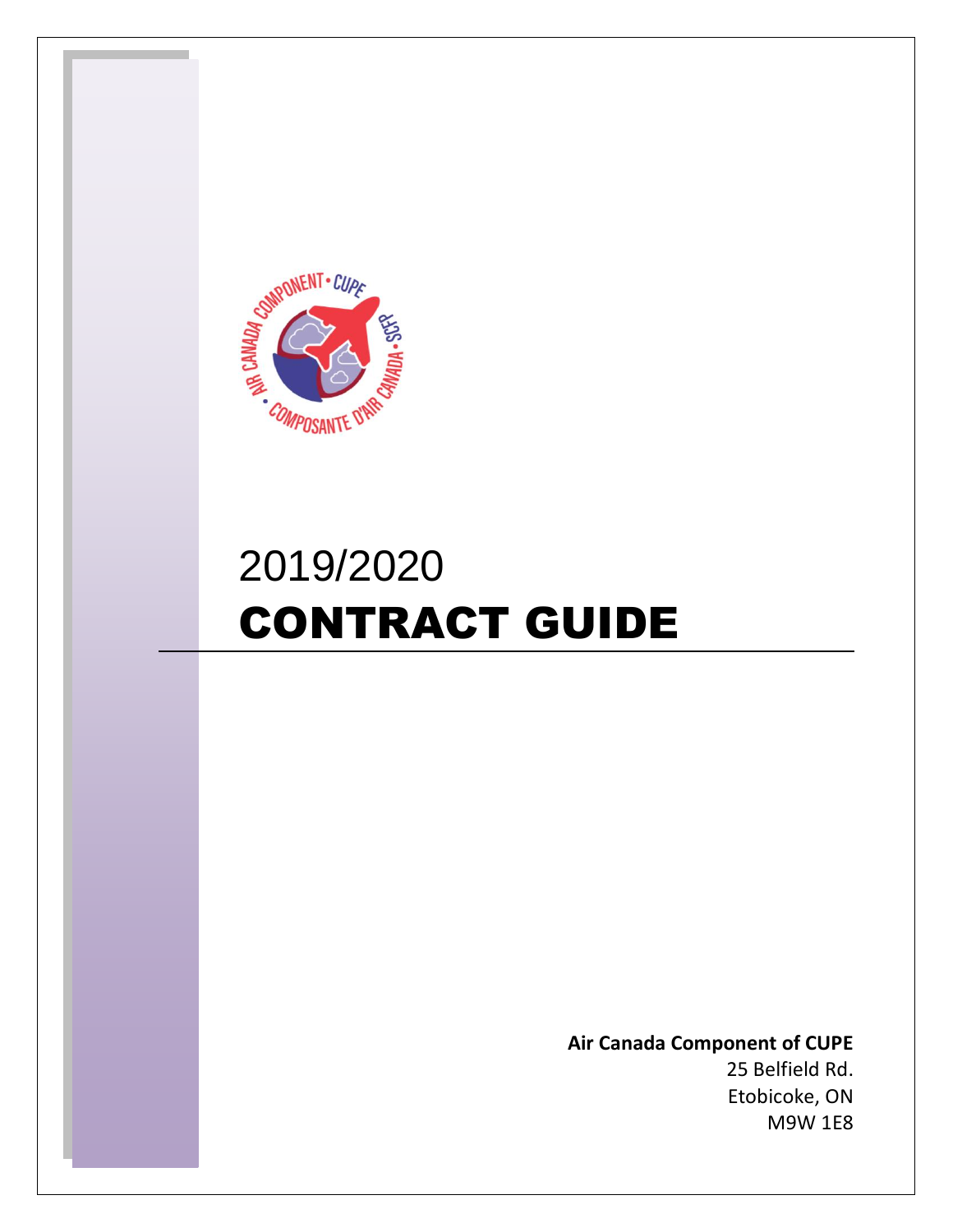## **TABLE OF CONTENTS**

| Crew Rest 12 |    |
|--------------|----|
|              |    |
|              |    |
|              |    |
|              | 25 |

## Handy charts & documents:

| Long Range Flying: Duty Day limits, Crew Rest        | 27 |
|------------------------------------------------------|----|
| LOU 28, Crew breaks on overseas flights over 7 hours | 28 |
| Appendix II – Summary of Duty Periods                | 29 |
| Appendix III - Summary of Legal Rest Periods         | 32 |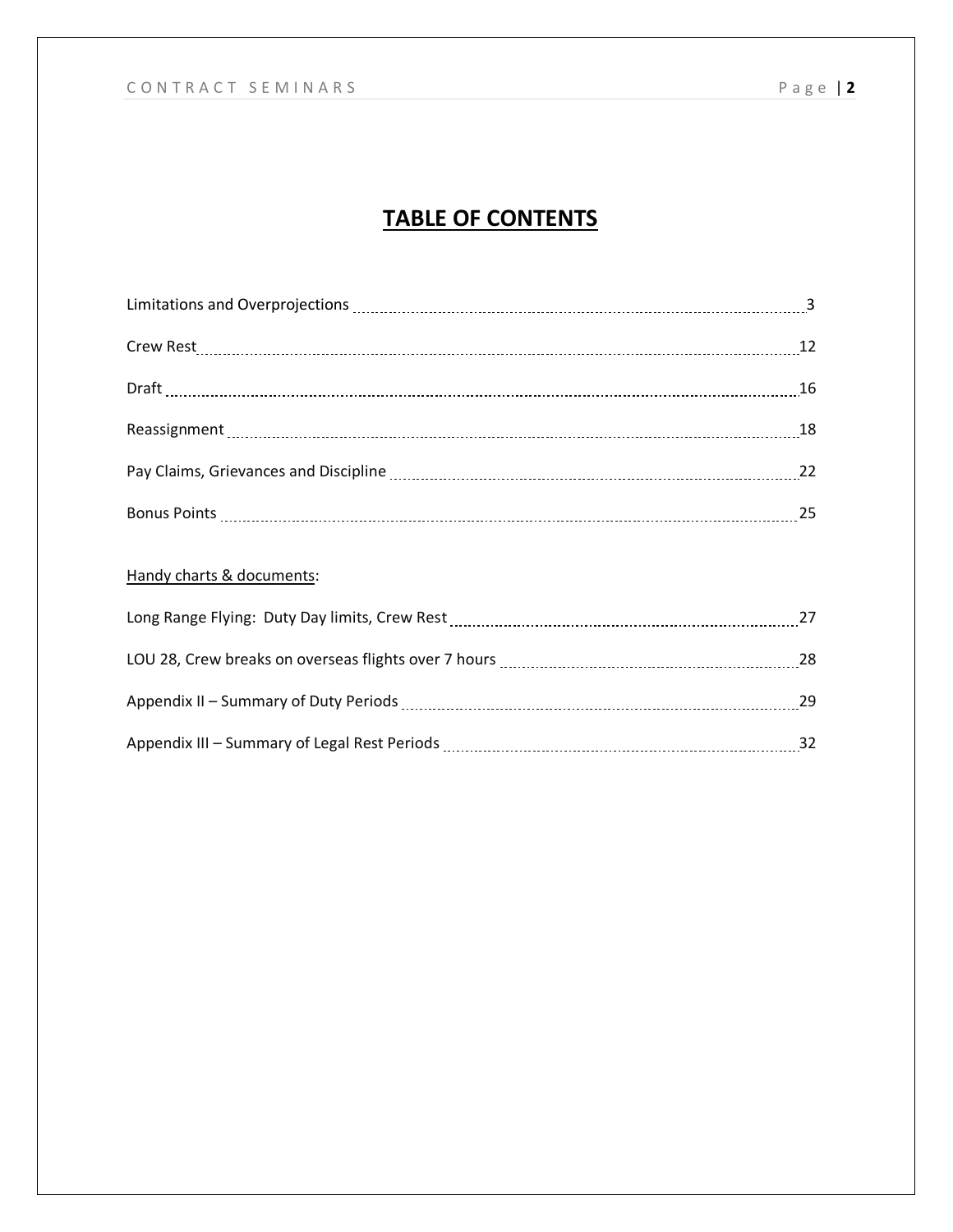

## Limitations and Overprojections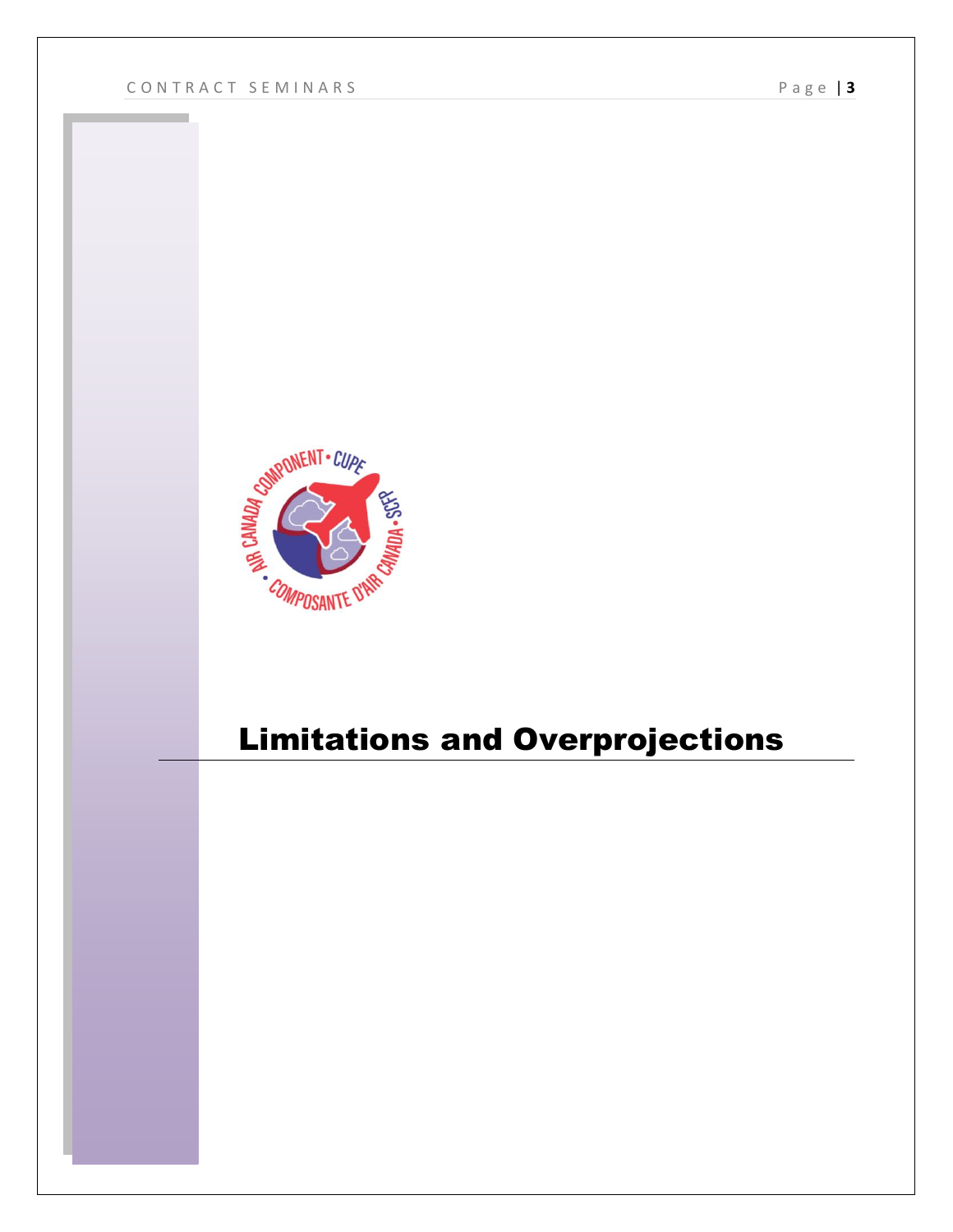## **LIMITATIONS and OVERPROJECTIONS**

#### **What's my maximum Duty Period?** (B5.02, and Appendix II)

- The maximum duty day for domestic flights is thirteen (13) hours.
- The maximum duty day for overseas flights is fourteen (14) hours.
- The maximum duty day for domestic flights with a scheduled deadhead back to home base, or, if not at a crew base is fifteen (15) hours.
- The maximum duty day for overseas flights with a scheduled deadhead back to home base, or, if not at a crew base is sixteen (16) hours.

## **How do I calculate/find my duty period?**

Your duty period is calculated by looking at your report time (check in time) and your projected arrival time plus 15 minutes on the last flight of your duty day. If possible, keep screenshots from your Globe app showing your projected duty day prior to departure from your originating and subsequent stations if your duty period involves more than one flight.



Note: Duty Day is calculated from check in to arrival plus 15 minutes. In the event that you do passenger and/or safety related duties prior to or following your duty day we recommend that you submit a pre/post ground duty pay claim. (5.08/5.09)

## **Oops. It looks like I'm exceeding my maximum Duty Day. What are my options now?** (B5.02)

#### **At home base:**

- 1. You can call crew scheduling and book crew rest (be released from your flight), and can do make up flying later in the month (subject to the rules in  $B7$ );
- 2. You can also ask crew scheduling to reassign you (subject to article B5.02.03.04 and article B6 reassignment rules);
- 3. You can volunteer to go over your duty day in exchange for the duty day extension premium (DOT).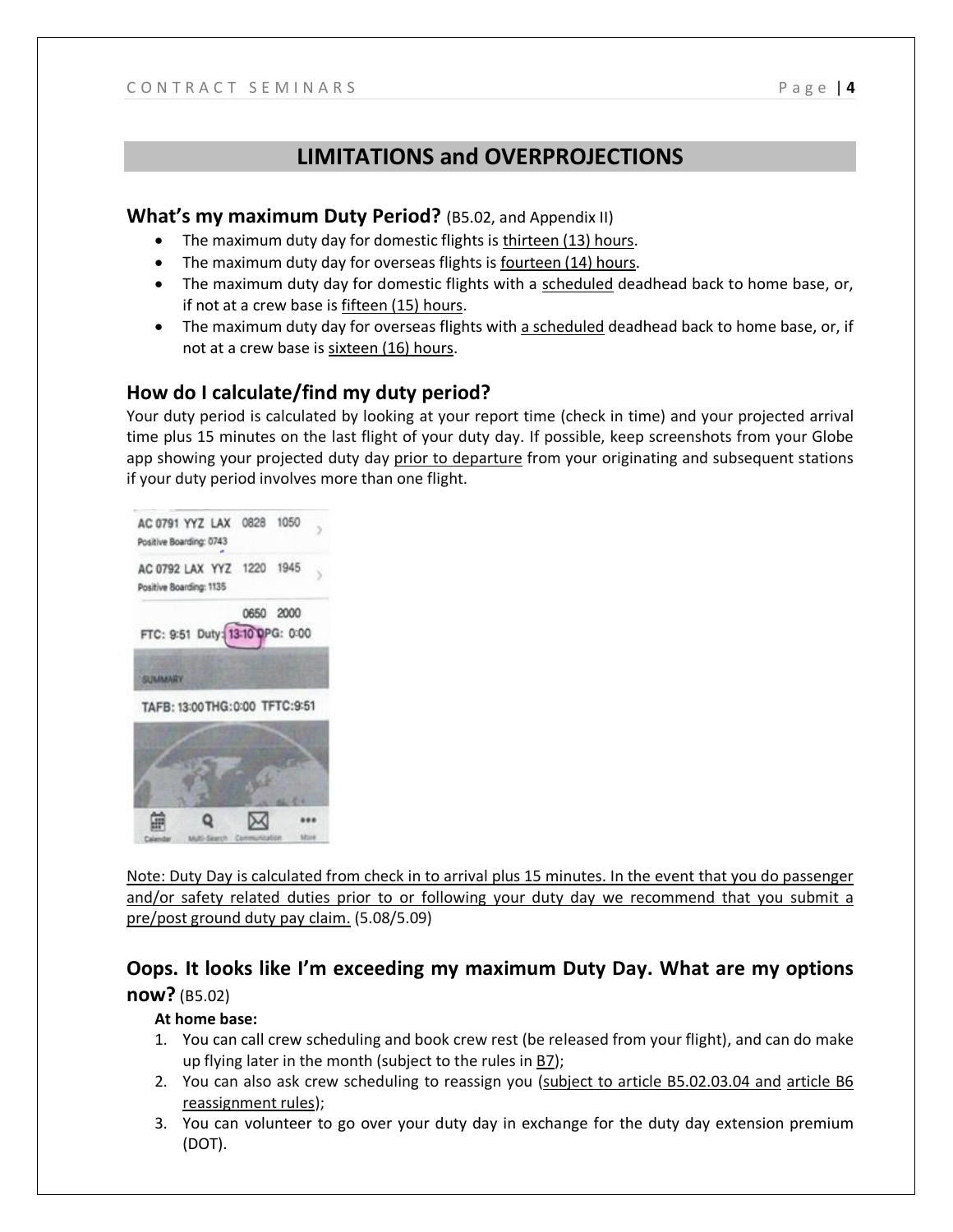**If you're away from home base,** and your duty period has exceeded or is projected to exceed the maximum limitation:

- You can book crew rest and do make up flying later in the month (subject to the rules in B7).
- You can volunteer to go over your duty day in exchange for the duty day extension premium (DOT) (B5.02.03.03.04)
- There is no reassignment option unless you are at home base

\*If your airplane has left the gate (brakes off), has to return to the gate for any reason (brakes on), and you subsequently exceed your duty day, you can choose to book crew rest. You will be paid the outbound credit, with a minimum four (4) hour credit guarantee. For example, YYZ-LHR departs, and returns to the gate due to a mechanical issue. If you are projected to exceed your duty day limitations and the crew chooses to take crew rest, all are entitled to the YYZ-LHR outbound hours. In these situations, please make sure that crew scheduling credits you correctly (Article 6.03.01).

\*Please note that as per B5.02.03.04, crew scheduling has the right to designate the station where release from duty will be effective. This must be done within the applicable maximum duty period.

\*In the event that your duty day precludes a return to home base and you spend the night, crew scheduling must dead head you home the next day and not assign you flights to operate.

\*Keep in mind that anytime you book crew rest, you will be forfeiting flight time credits and will only be paid for any flights operated. Your Minimum Monthly Guarantee (MMG) will not be affected. If you deadhead the next day to return to your home base, you will be credited a minimum of four (4) hours for the day.

## **What happens if I ask to be reassigned and nothing is available?**

At home base, Crew Scheduling can require you to remain at the airport for up to one (1) hour to see if they can find you a flight within your classification. If you choose the reassignment option and do not want to exceed your duty day the Service Director is responsible to advise crew sked of everyone's decision. The Union recommends you always speak with crew scheduling and not accept notification of reassignment or any other change to your schedule via Globe. If Crew Scheduling cannot assign you a flight you will be paid four (4) hours and will be released from duty. You will not be subject to reassignment for the balance of your original scheduled calendar days. However, you can put yourself on make up for the remainder of your pairing or later in the month if you choose. (B5.02.03.03.01) (B5.02.03.03.02)

## **Who/when do I tell whether I want to exceed my duty day, opt for reassignment, or book crew rest?**

Once your duty period is projected to exceed the maximum limitation, you must inform the Service Director of your decision to take crew rest, opt for reassignment, or to exceed the duty day limitation. The Service Director will then inform Crew Scheduling. (B5.02.03.03.01 and B5.02.03.03.02)

The decision to book crew rest is entirely yours. It doesn't have to be taken by the whole crew, or approved by the Service Director. Every member of the crew has the same individual right.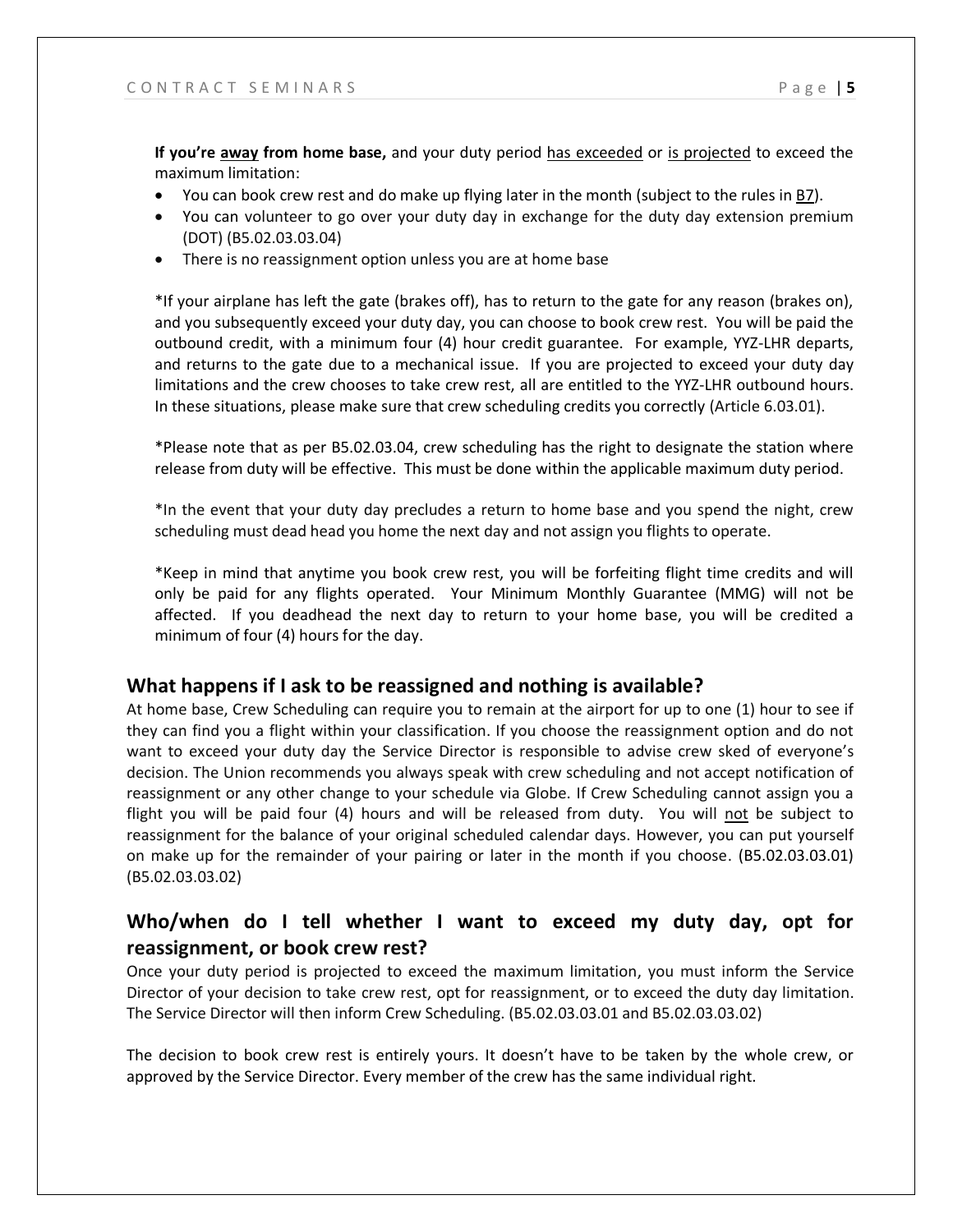#### **If I've chosen to exceed my duty day limitation, can I change my mind?**

Yes. Once you decide to exceed the limitation period, you can change your decision only if there is a further extension of the duty period. When you decide to book crew rest, you will not be able to deadhead to home base unless you would arrive at home base within the thirteen/fourteen (13/14) hour limitation. (B5.02.03.03.03)

## **Can you explain the automatic DOT provision that was negotiated in 2015 and do we need to always call crew scheduling when we think we are over our duty day?**

Now that we know the options Crew Members have when projected to exceed their duty day, we will look more closely at the application of the *Duty Period Extension Premium*. The premium is paid based on either domestic or overseas duty period limitations. There are different scenarios where the DOT premium is warranted:

- 1. Duty Period **is projected to exceed** the domestic or overseas maximum limitations prior to departure. In this case, **a call is required** to Crew Sched to inform them of who is going to remain on the flight and how many Crew Members will need to be replaced:
	- a. Duty period ends up being over maximum limitation.
	- b. Duty period ends up being legal and within maximum limitation.

In these cases (1-a and 1-b), it doesn't matter if the duty period was exceeded or not in the end since at the time of departure the crew was over projected and elected to operate the flight in exchange for the premium. They are on the flight due to the fact that they opted not to exercise their right to book crew rest.

- 2. Duty Period is **not** projected to exceed the domestic or overseas maximum limitations prior to departure. In this case, there is no need to contact Crew Scheduling since the Crew Members have no options but to operate as scheduled:
	- a. Duty period ends up being over maximum limitation.
	- b. Duty period ends up being legal and within maximum limitation.

In scenario 2-a, this is the true meaning of 'Automatic DOT'. The Premium will be applied on all flight time credits (including DPG) for flights operated within the affected duty period, even if no previous contact was made with Crew Scheduling. Scenario 2-b does not warrant the premium.

#### **SUMMARY OF DUTY PERIODS**

The duty period limitation is based on the *'Absolute Maximum Duty Period'* and is governed by whether or not the flight is 'At a Crew Base' (Article **B5.02.03.01**) or 'Not at a Crew Base' (Article **B5.02.03.02**).

| <b>Domestic:</b> | At Crew Base = 13hrs Not at Crew Base = 15hrs     |
|------------------|---------------------------------------------------|
| Overseas (B5):   | At Crew Base = 14hrs Not at Crew Base = 16hrs     |
| B14:             | At Crew Base = 15hrs Not at Crew Base = 16hrs     |
| <b>LOU18:</b>    | At Crew Base = $16h15$ Not at Crew Base = $16h15$ |
| LOU22A:          | At Crew Base = 18h00 Not at Crew Base = 18h00     |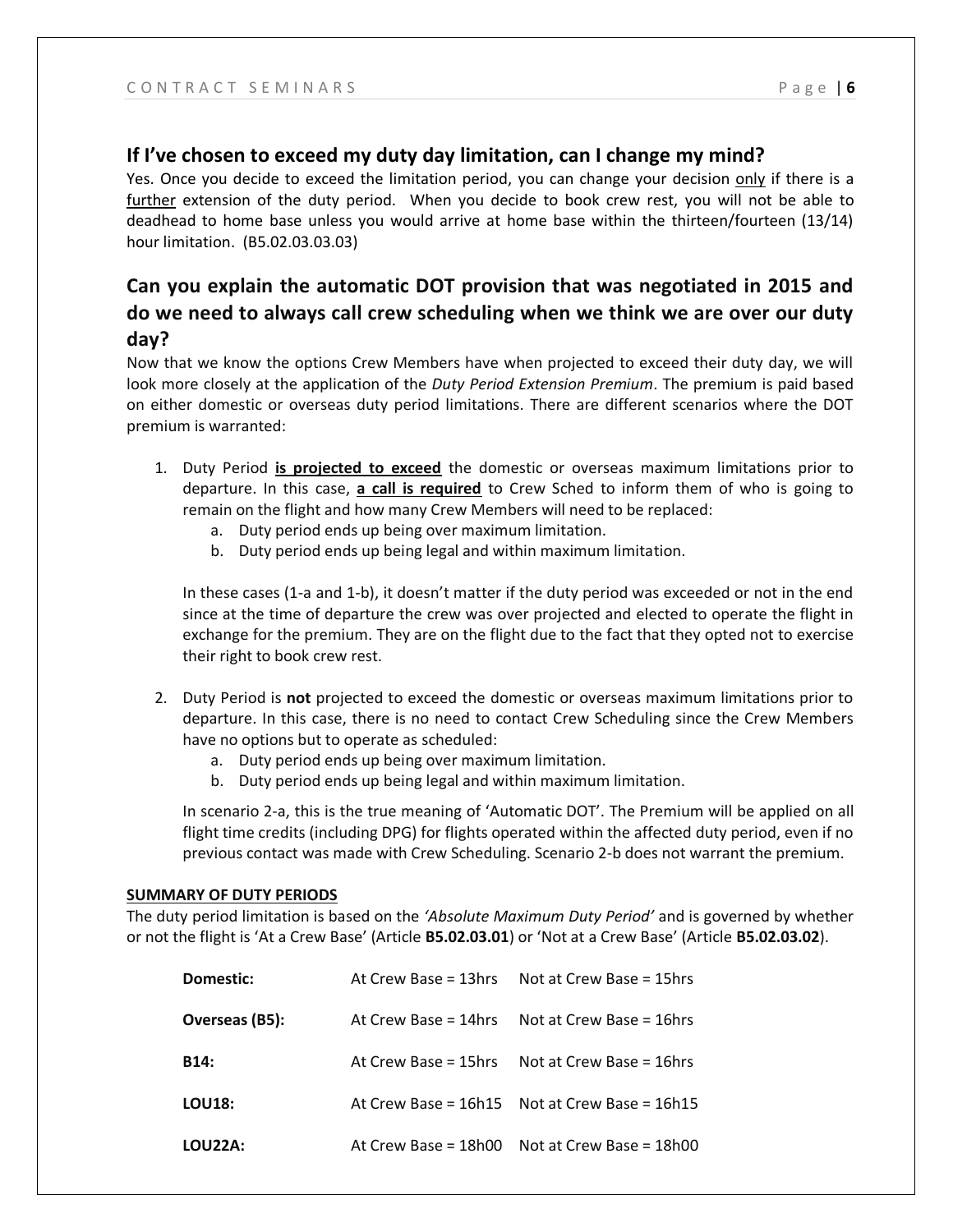#### **LOU22B:** At Crew Base = 19h30 Not at Crew Base = 19h30

The automatic DOT provision negotiated in 2015: **B5.02.03.03.04** - Duty Period Extension Premium is *'NOTE 5'*:

*NOTE 5: The duty period of any pairing in which the employee returns to the originating station, shall be governed by the duty period limitations of the originating station. For example, a pairing with the routing YYZ-LAX-YYZ shall have a duty period of 13 hours for the purposes of this article and for establishing eligibility for the premium to be paid; for further clarification, in the event this pairing left YYZ on time and returned, for any reason, to the YYZ arrival gate so that the 13 hour duty day was exceeded, the premium shall be paid.*

*'NOTE 5'* refers to the application of the premium only and **not** the duty day limitations for booking crew rest purposes. In this note, the term '*originating station'* refers to a crew base, including home base, where crew members begin and end their duty period, (either a one-day pairing or a duty period within a pairing). Therefore when a duty period starts and ends at a crew base, including home base, and contains a turnaround with **2 or more flight legs** that returns to the originating station, the premium will be governed by 'At Crew Base' limitations regardless of other landings within the duty period.

Certain duty periods may contain a turn from an '*originating station'* that is 'Not at Crew Base' (ex. YOW-YVR-YOW). Crew members will be granted the 'At Crew Base' limitations for DOT purposes for any duty period that returns to the '*originating station'* and contains flights which transit through a crew base. This is due to the fact that you still have the option to opt for crew rest 'At Crew Base' duty period limitations upon arrival at that crew base. (See examples)

This addition to the 'Duty Period Extension Premium' Article **does not change** the duty day limitations in any way nor does it affect our ability to book crew rest. It only governs how the premium will be applied to the flight time credits (including DPG) involved in the duty day in question.

In an overprojection situation, the premium will either be applied prior to departure (if the crew member chose the DOT option) **or** automatically at the end of the duty period when returning to the '*originating station'* over maximum limitations.

#### **Examples:**

**1. YYZ-LAX-YYZ:** This pairing will be governed by the domestic 'At Crew Base' limitation for DOT purposes.

#### **Right to Book Crew Rest:**

- In YYZ: 13hrs
- In LAX: 15hrs

#### **Right to DOT:**

- Call crew scheduling anytime duty period is projected over 13hrs prior to departure at crew/home base.
- Automatically if over 13hrs upon arrival at crew/home base (thus eliminating the debate over where the delay happened).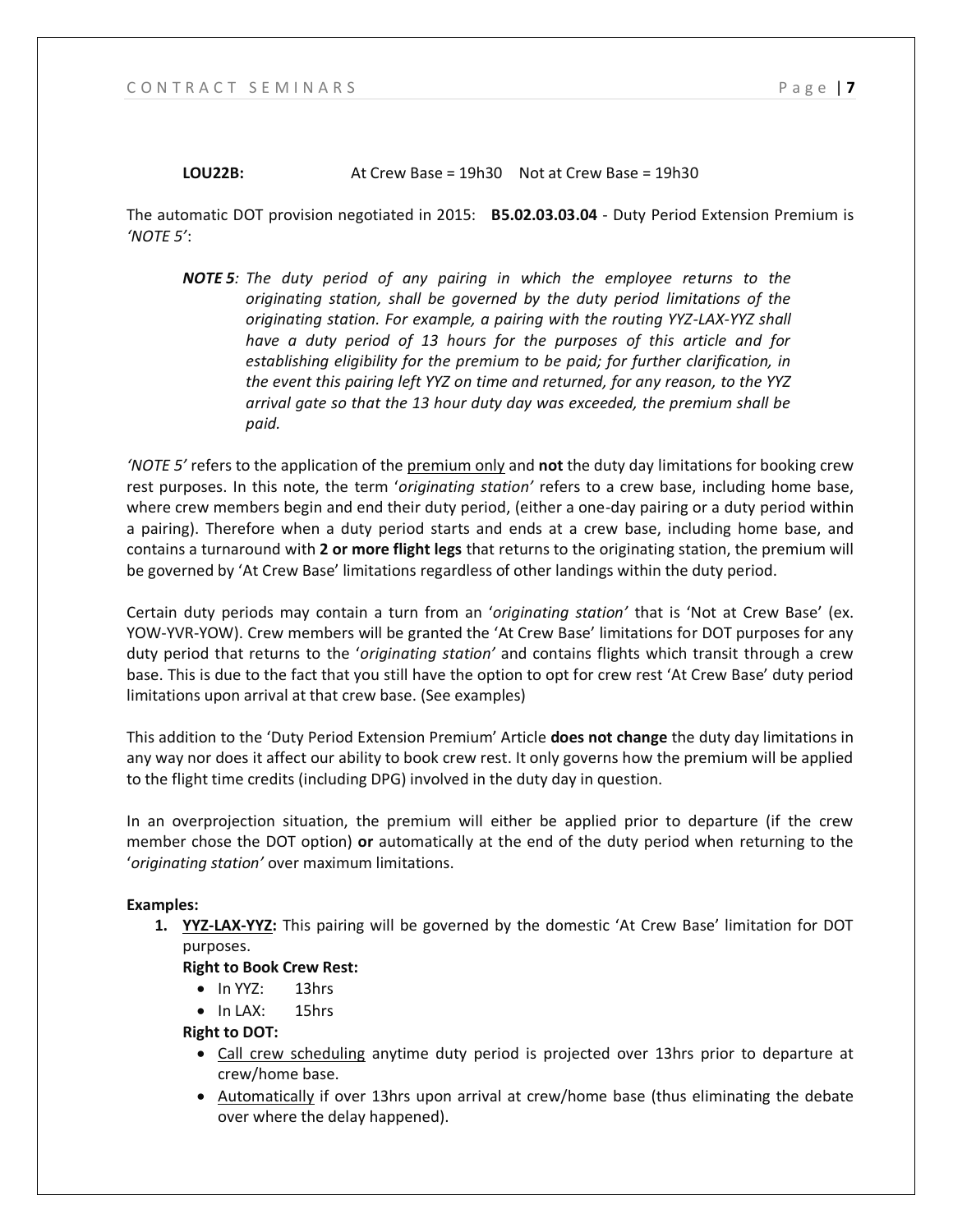**2. YYZ-BGI-YYZ:** This pairing will be governed by the overseas 'At Crew Base' limitation for DOT purposes.

#### **Right to Book Crew Rest:**

- In YYZ: 14hrs
- In BGI: 16hrs

**Right to DOT:**

- Call crew scheduling anytime duty period is projected over 14hrs prior to departure at crew/home base.
- Automatically if over 14hrs upon arrival at crew/home base (thus eliminating the debate over where the delay happened).
- **3. YYZ-YEG-YOW-YYZ:** This pairing will be governed by the domestic 'At Crew Base' limitation for DOT purposes.

#### **Right to Book Crew Rest:**

- In YYZ: 13hrs
- In YEG and in YOW: 15hrs **Right to DOT:**
- Call Crew Scheduling anytime duty period is projected over 13hrs prior to departure at crew/home base.
- Automatically if over 13hrs upon arrival at non-crew base (thus eliminating the debate over where the delay happened).
- **4. YOW-YVR-YOW:** This pairing will be governed by the domestic 'At Crew Base' limitation for DOT purposes because it operates through a crew base.

#### **Right to Book Crew Rest:**

- In YVR: 13hrs
- In YOW: 15hrs

#### **Right to DOT:**

- Call crew scheduling anytime duty period is projected over 13hrs prior to departure at crew/home base.
- Automatically if over 13hrs upon arrival at non-crew base (thus eliminating the debate over where the delay happened).

Although YOW is the '*originating station'* and is considered 'Not at Crew Base', this duty period will be governed by the YVR limitations for DOT purposes. Therefore if you land in YVR and are projected over 13hrs, you will have the option to book crew rest or continue operating with the DOT premium. Landing in YOW with a duty period over 13hrs would also entitle you to receive the DOT premium.

**Example of duty periods where** *'NOTE 5'* **does not apply** due to the pairing **not** involving a duty period that starts and ends, or transits through crew/home base, therefore should be calculated as per prenegotiation practice:

**5. YEG-YOW-YEG:** This duty period will be governed by the domestic 'Not At Crew Base' limitation for DOT purposes.

#### **Right to book crew rest:**

• In YEG and in YOW: 15hrs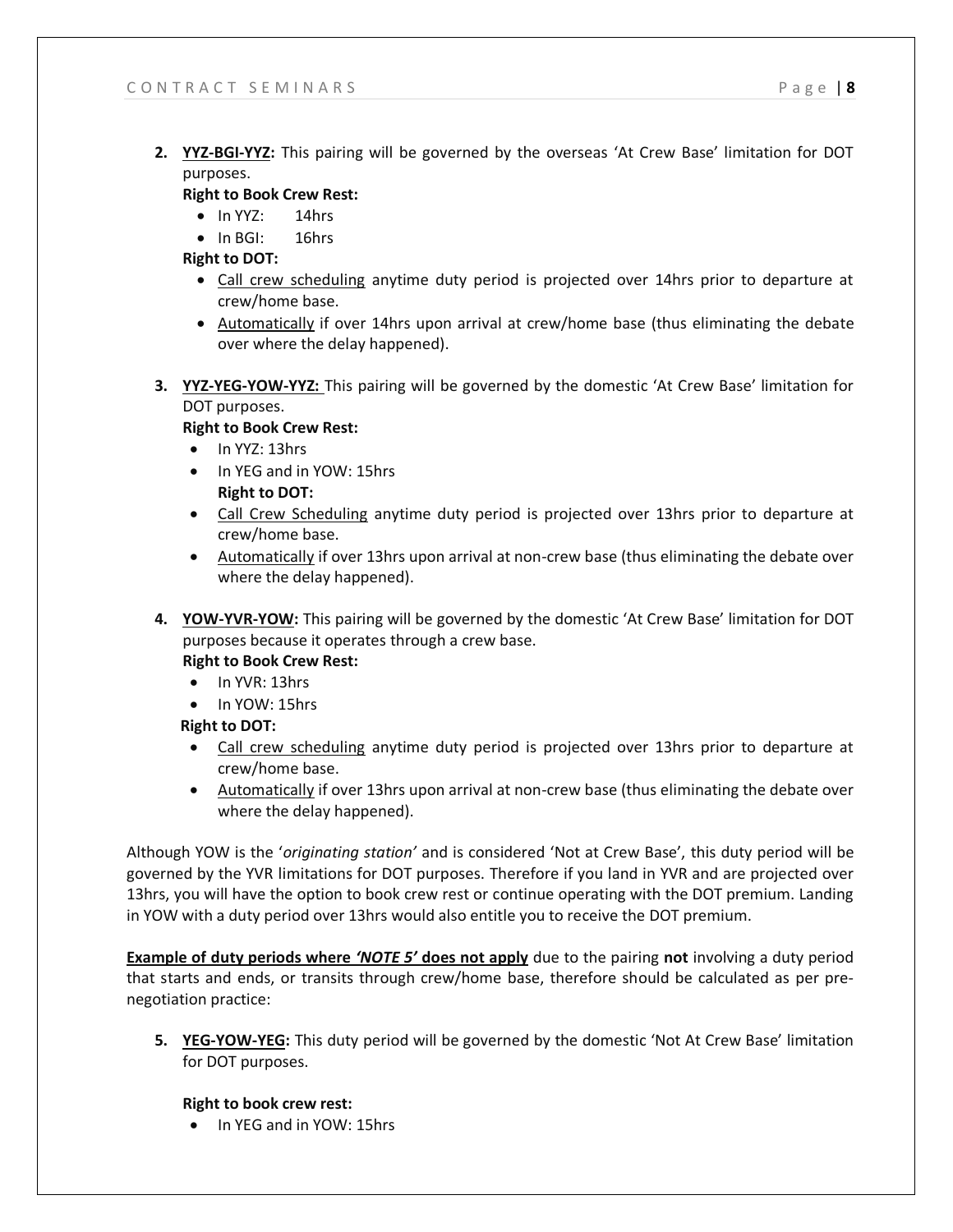**Right to DOT:**

- Call crew scheduling anytime duty period is projected over 15hrs prior to departure at a non-crew base.
- Automatically if over 15hrs upon arrival at a non-crew base.

## **Can I extend my monthly flying hours?**

Yes. You can volunteer to extend your Maximum Monthly Limitation (MML) to one hundred (100) hours provided you are legal in all respects. (B5.01.02) Being legal means:

- You must have legal crew rest before and after all your pairings; (see appendix III in the Collective Agreement)
- Your crew rest periods don't interfere with any of your following pairings;
- You must maintain the minimum requirement of twelve (12) days off in your block.

(If you are on reserve please refer to the Reserve Handbook for more information)

## **If I take a Leave of Absence how will my Maximum Monthly Limitation (MML) & Minimum Monthly Guarantee (MMG) be affected?**

**Reserve Blockholders**: Maximum Monthly Limitation (MML) is reduced by two hours and ten minutes (2:10). Minimum Monthly Guarantee (MMG) is reduced by two hours and twenty-five minutes (2:25) for each day of your leave, and will extend until the next scheduled C or R day. (B5.01.03 Proration; 5.11.04.03)

**Regular Blockholder**: Minimum Monthly Guarantee (MMG) is removed. Maximum Monthly Limitation (MML) is reduced by two hours and ten minutes (2:10) for each day of your leave, and will extend until next scheduled pairing.

**Note:** When requesting a Leave of Absence, please ensure that you fully understand the impact this will have on your pay.

## **What is my MML (Maximum Monthly Limitation)?**

Your Maximum Monthly Limitation (MML) is either eighty (80) hours or eighty-five (85) hours depending on the month. (B5.01.01)

## **What is block growth?**

Block growth is time picked up on your block due to delays or to the application of schedule or better. (B5.01.04)

## **How much time in excess of the Maximum Monthly Limitation (MML) can I pick up due to block growth?**

You can pick up any amount of block growth time from one (1) minute right up to two hours and thirty minutes (2:30) over the Maximum Monthly Limitation (MML) of block growth. (B5.01.04)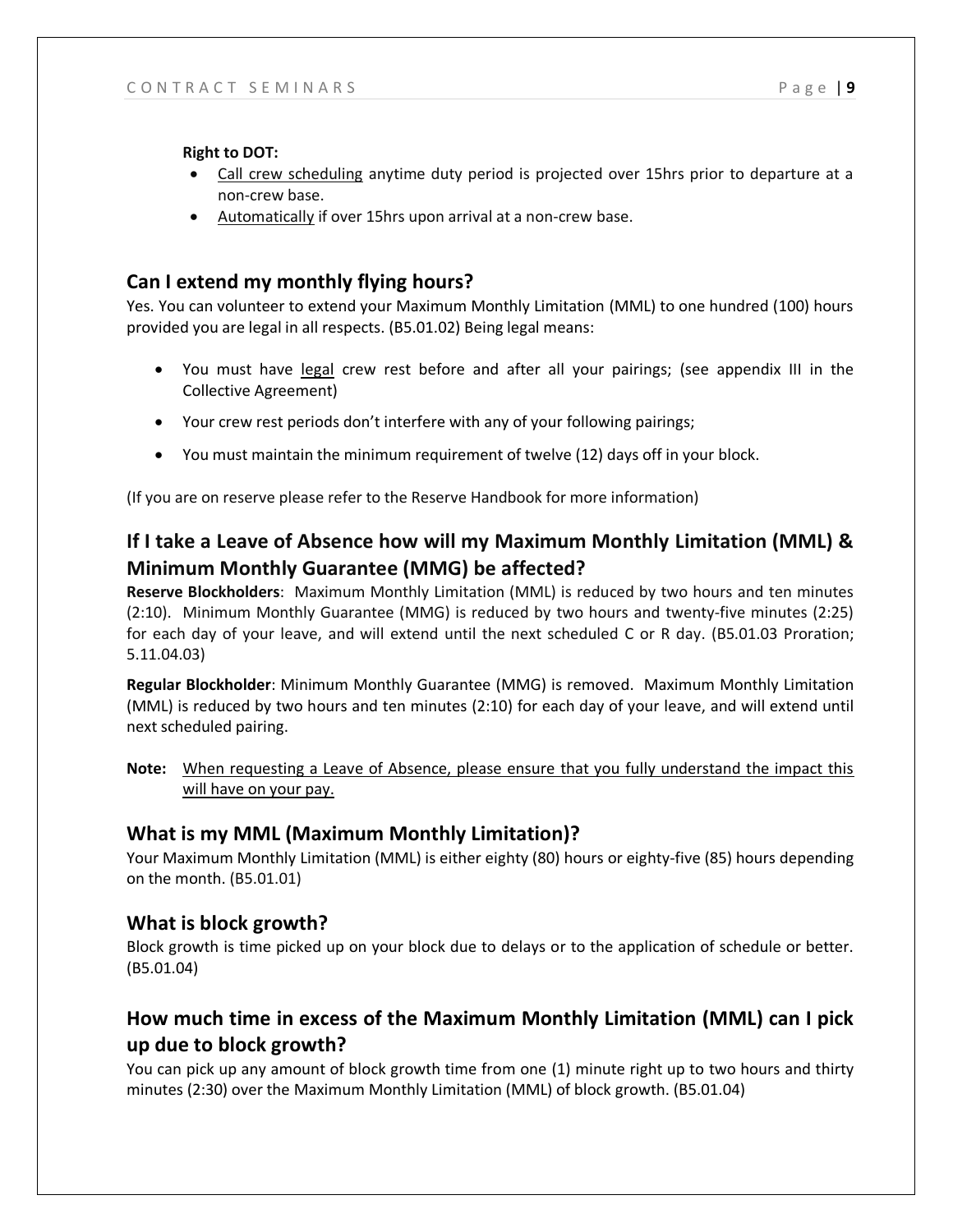#### **Can you explain the Return to Base Extension?**

You are allowed to fly beyond your Maximum Monthly Limitation (MML) (whether that's eighty (80), eighty-five (85), or one hundred (100) hours if you have made yourself available for one hundred (100) hours) by a maximum of fifty percent (50%) of the credits of your last scheduled (blocked) pairing, but only if the pairing brings you back to home base in the same month. For example, if the Maximum Monthly Limitation (MML) is eighty-five (85) hours and your block is worth eighty (80) hours, you can accept an additional pairing worth ten (10) hours, because fifty percent (50%) of ten (10) hours is five (5) hours, which takes you from eighty (80) to eighty-five (85) hours, which is the Maximum Monthly Limitation (MML). You will however be credited with ninety (90) hours of pay credit for the month eighty (80) hours on your block plus ten (10) hours from the additional pairing. (B5.01.05)

#### **From the Collective Agreement:**

*"Cabin Personnel shall be legal to operate a flight sequence in excess of the maximum monthly limitation only to complete their return to Home Base in the same month provided that half (1/2) the projected flight time and credits for the entire flight sequence does not project them beyond the maximum monthly limitation. Once an employee has completed all flights contained in his/her block, this extension shall apply to Article B9 – Draft".*

#### **So… how exactly do I calculate my Return to Base Extension?**

You take the credit from your last pairing of the month and divide it in half (1/2). For example, if your last pairing is worth a total credit of eighteen hours (18:00), then your return to base extension for that month is nine hours (9:00). For example: in an 80 hour block month, you can legally be flown to eightynine hours (89:00). (B5.01.05)

#### **How does my Return to Base Extension fit into calculating my legality?**

**For Regular Blockholders:** The Return to Base Extension is applied towards calculating your legality at any time during the month once you've reached the Maximum Monthly Limitation (MML). (B5.01.04)

**For Open Flying Awards:** The return to base extension isn't applicable until you've completed all flights contained in your block (B7.03.01.01).

**For Draft:** The return to base extension isn't applicable until you've completed all flights contained in your block. (B9.08)

**For Reserve:** You may be assigned your last Reserve pairing of the month based on Return to Base Extension. **Once assigned, the pairing cannot be extended further (B8.11.04).** If you choose to fly to one hundred (100) hours, return to base extension applies and you will be paid over the seventy five (75) hour Minimum Monthly Guarantee (MMG), even if you have not finished your hours for the month. (5.11.03.02 and 5.11.03.04)

## **Does Return to Base extension apply if I have a pairing that overlaps into the following month?**

No. Return to Base extension is **not** applicable when there's a pairing that overlaps into the following month. (B5.01.05.01)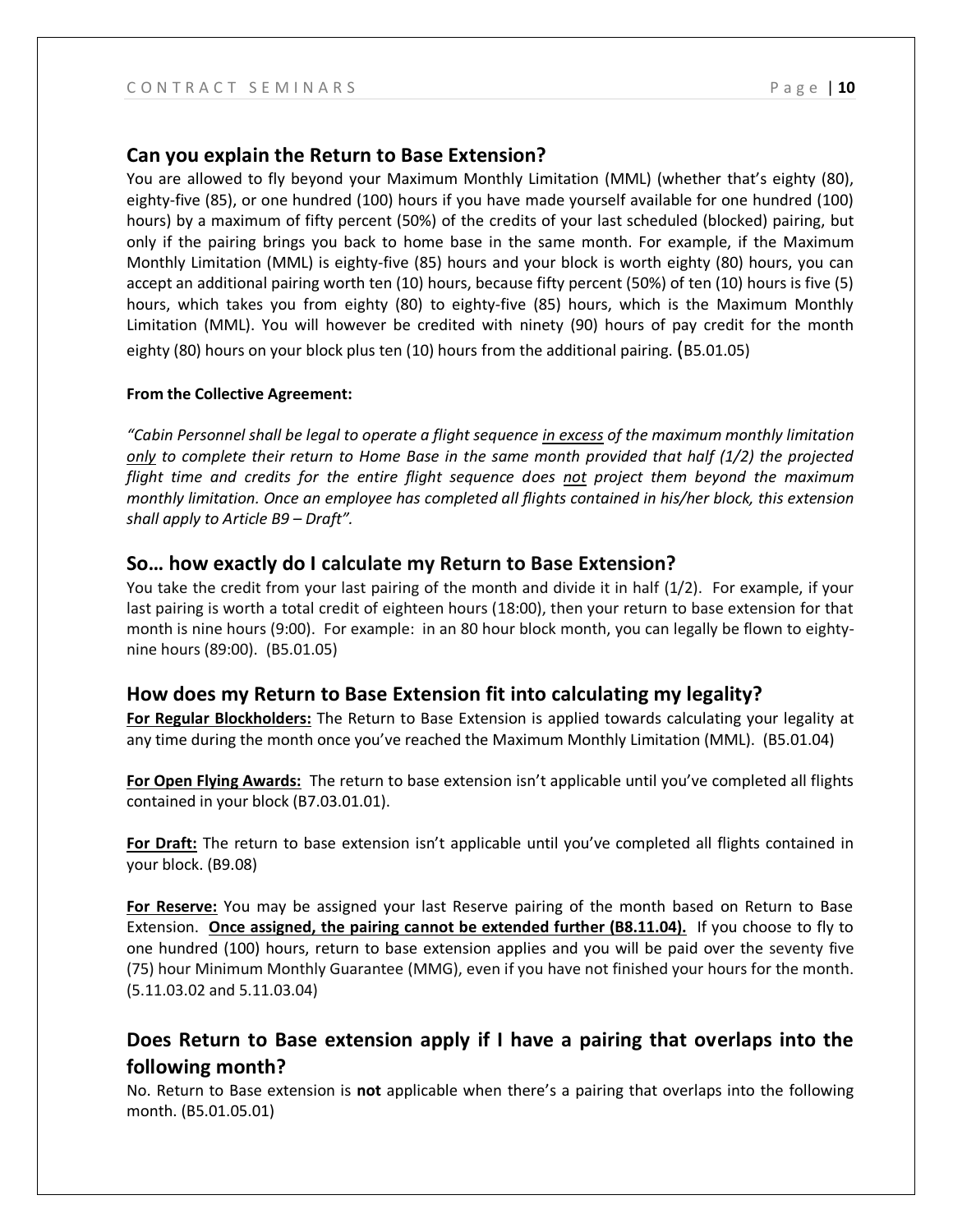#### **When dropping a pairing, who chooses what pairing is dropped?**

**You choose** which pairing is dropped, and the Company must agree provided you give at least twentyfour (24) hours' notice and alternative coverage for the flight can be secured by the Company. If Crew Scheduling advises you that a pairing cannot be dropped because they cannot secure coverage, bring this information to your Local Union Office and they will verify if this is reasonable or not. (B5.01.06.01)

When you're in a position to drop a flight due to over-projection, the sequence is as follows:

- **Voluntary Drop:** You decide to drop a specific flight or pairing of your choice, but you must give at least twenty-four (24) hours' notice to Crew Scheduling so that alternate coverage can be secured for your flight. B5.01.06.01.
- **Compulsory Drop:** If you do not volunteer to drop a flight or pairing from your block month and are projected to exceed your Maximum Monthly Limitation (MML), you will be obligated to drop the last flight or pairing in your block month (to the extent required). If your last pairing transits your Home Base, you shall be required to operate that portion to Home Base for which you are legal. B5.01.06.02

Note: When dropping due to being overprojected, you must drop pairing/s to bring you back to the maximum monthly limitation or less (MML being 80 or 85, B5.01.01).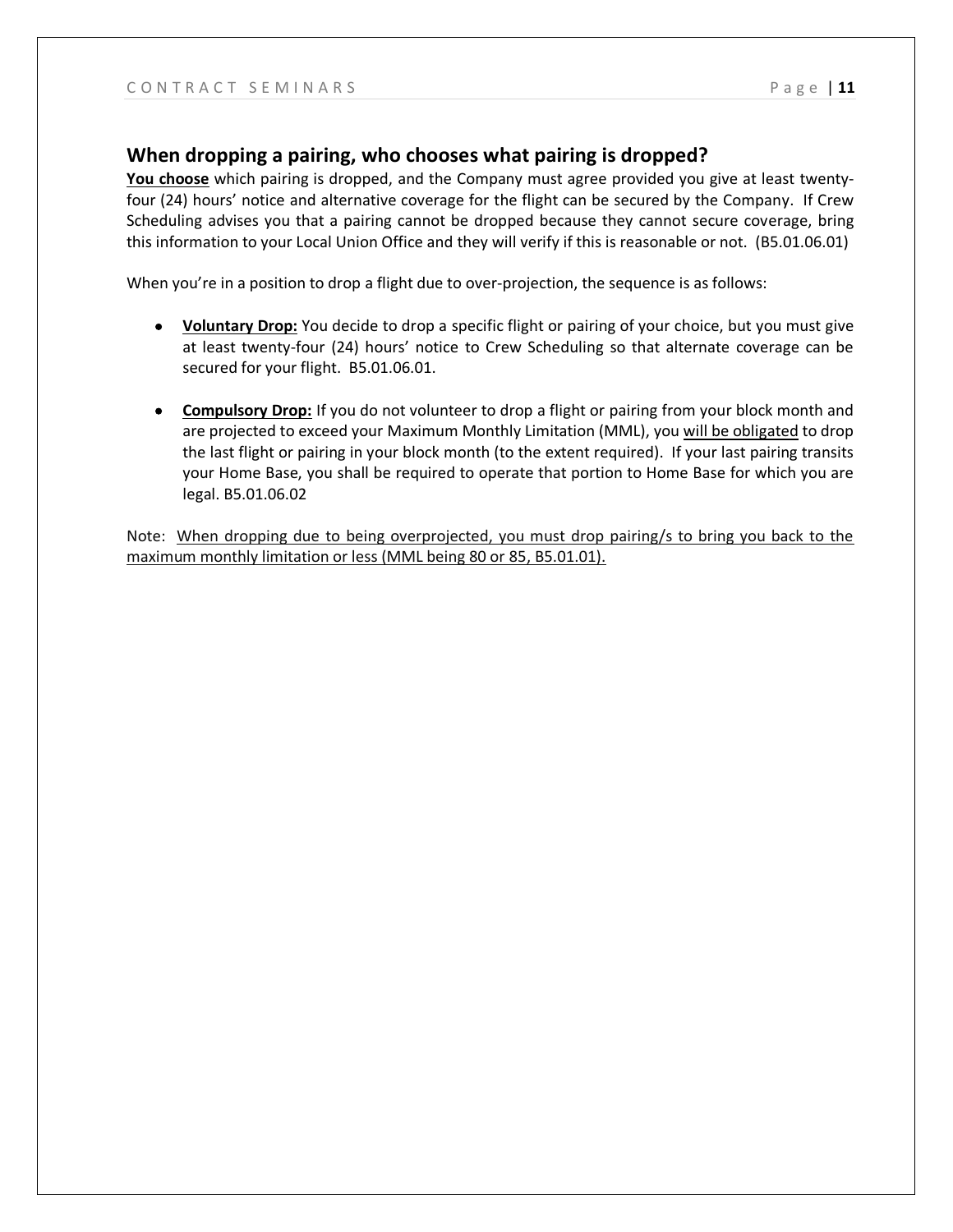

## Crew Rest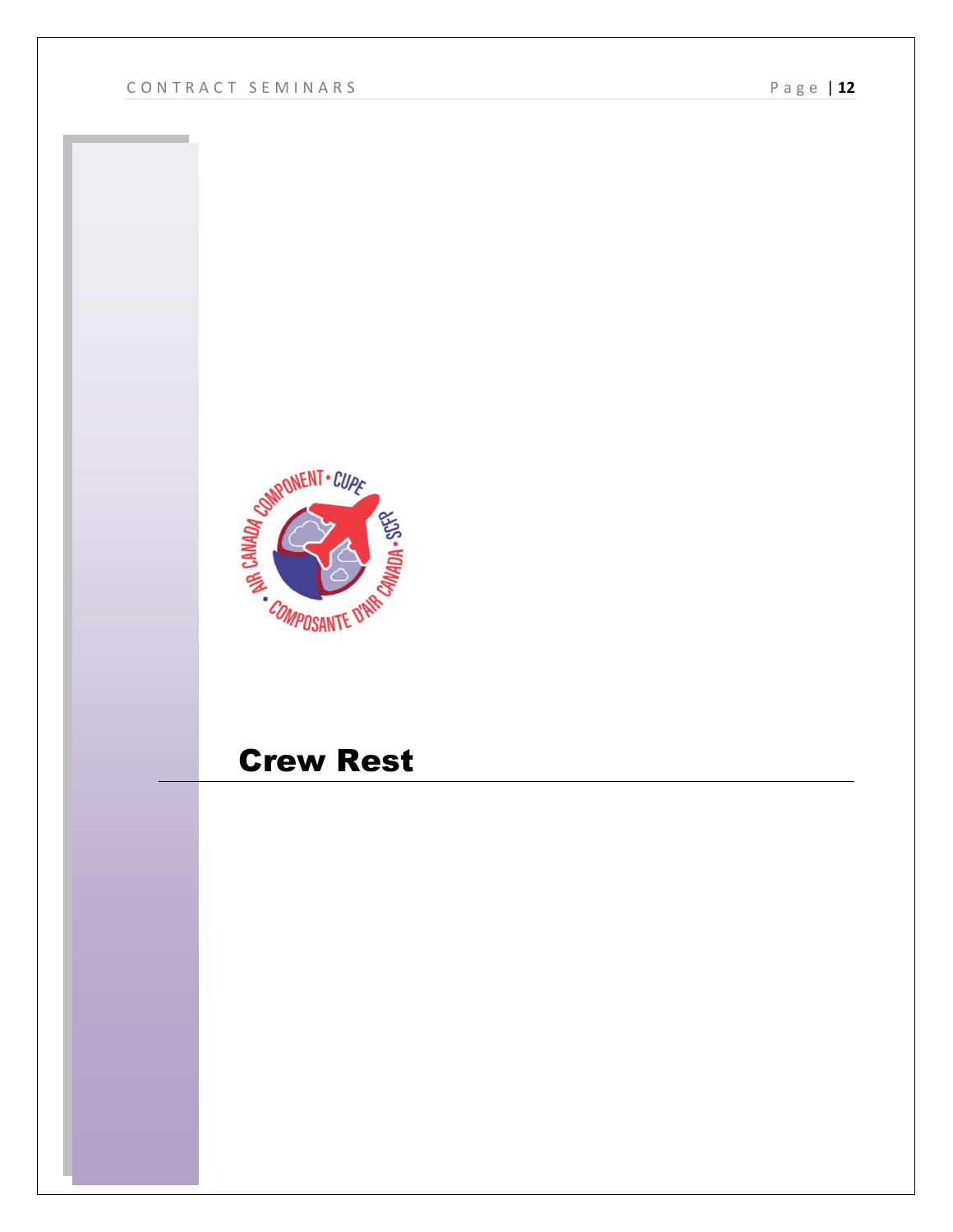#### **CREW REST**

#### **If I book crew rest, do I have to keep working?**

If you've chosen not to exceed your duty day and book crew rest, **Crew Scheduling can still decide where you will be released from duty as long as it's within your legal duty day.** (B5.02.03.04)

When deadheading home after booking crew rest, and are required to operate your flight, you must be paid draft (not to be confused with DH, RA where there is not draft pay).

#### **Am I pay protected if I book crew rest instead of exceeding my duty day?**

No. The bottom line is this: To be pay protected, you must choose to exceed your duty day.

#### **How do I know whether or not my duty day is continuous?**

Your duty day is continuous until it is broken by a legal rest period. (B5.05.04 Note) (See page 32 and 33 of this document)

## **What are the two (2) different types of rest periods in our Collective Agreement?**

There are two (2) different types of rest periods within our collective agreement:

- **Minimum Scheduled Rest Periods** These dictate how long your rest period (at home base or at a layover station) will be when crew scheduling or crew planning builds flight pairings.
- **Minimum Legal Rest Periods** These are the minimum limits to which your scheduled rest period (at home base or at a layover station) can be reduced to in the event of irregular operations. If you agree to a crew rest below these limits, your duty day becomes continuous into the following duty day. Your duty day will then be calculated using Duty Day minus four hours (DD-4). (Appendix III)

#### **What are my minimum scheduled rest periods?**

The minimum scheduled rest periods while at a layover station (which can be reduced in an irregular operation) are calculated as follows:

- Minimum scheduled rest (at or near airport): **10 hours**
- Following any scheduled duty period of twelve (12) hours or more: **12 hours**
- Between any two (2) consecutive scheduled duty periods that total twenty (20) hours or more: **12 hours** (B5.05.02)
- **Note 1:** Where the minimum scheduled rest period is reduced as a result of an irregular operation, the legal rest periods outlined in B5.05.01 will still apply.
- **Note 2:** There are different minimums for long-range flying, as per B14, Letter of Understanding 18, 22 and 31.

#### **What are my minimum legal rest periods?**

• A legal rest period at **home base** is as follows: Regular Blockholders: **10 hours** Reserve Blockholders: **12 hours** (B5.04)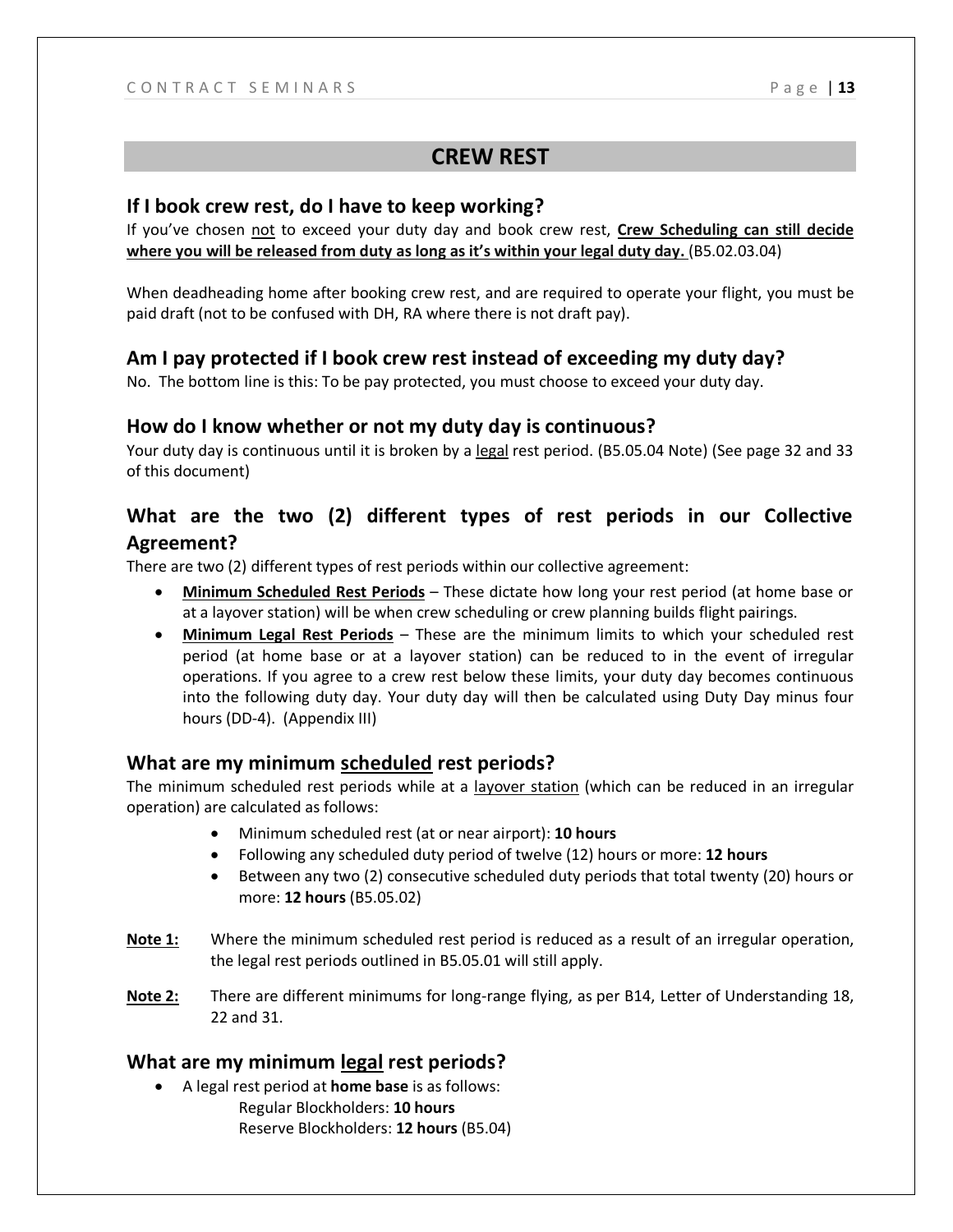- A legal rest period **at home base after** an **overseas operation** is as follows: **24 hours** (except for LOU 18/22 flights)
	- A legal rest period at a **layover station** is as follows: Airport layover: **10 hours** Away from airport: **10 hours** After an overseas flight, with a layover in North America: **12 hours** Canada–England (LHR) turnaround flight: **12 hours**

\*\*Please see the summary of legal rest periods in Appendix III on pages 32 and 33 for all flight extensions (B5, B14, L18, L22, etc…)

\*\* Legal rest period is calculated from landing plus 15 to your next check-in time. In the event you do not leave the aircraft within 15 minutes due to passenger and safety related duties submit a post ground duty pay claim and inform crew scheduling of actual time leaving the aircraft if you have minimum crew rest (as you may not be legal for your next flight or pairing).

## **Does my Crew Rest start over again if the Company interrupts me with a phone**

**call?** (B5.04.05 Note 2)

Yes, but only for reserve blockholders at home base, at their request.

B5.04.05 General: An employee shall not be contacted for any reason during the first ten (10) hours in the case of a Regular Blockholder and twelve (12) hours in the case of a Reserve Blockholder. **NOTE 1:** Any assignment made in violation of the no contact period outlined in B.5.04.05 will not stand. **NOTE 2: If a Reserve Blockholder's crew rest is violated at home base, his/her crew rest will, at the Reserve Blockholder's request, recommence at the time of contact.**

#### **Can Crew Scheduling call me whenever they want during my crew rest? At Home Base**

Crew Scheduling shall not contact (B5.04.05):

- Regular blockholders for any reason during the ten (10) hours of their legal rest periods, and;
- Reserve blockholders for any reason during the first twelve (12) hours of their legal rest periods.

**Note:** Any assignment given during this time **will not stand**.

#### **At Layover Point**

Crew Scheduling shall not directly contact you (B5.05.01):

- During your minimum legal rest period;
- More than two hours and thirty minutes (2:30) prior to your flight departure;
- More than three hours (3:00) prior to an LHR departure.

During the minimum legal rest period, the Company shall leave a silent message in the Cabin Crew Member's room advising him/her of any changes to his/her schedule.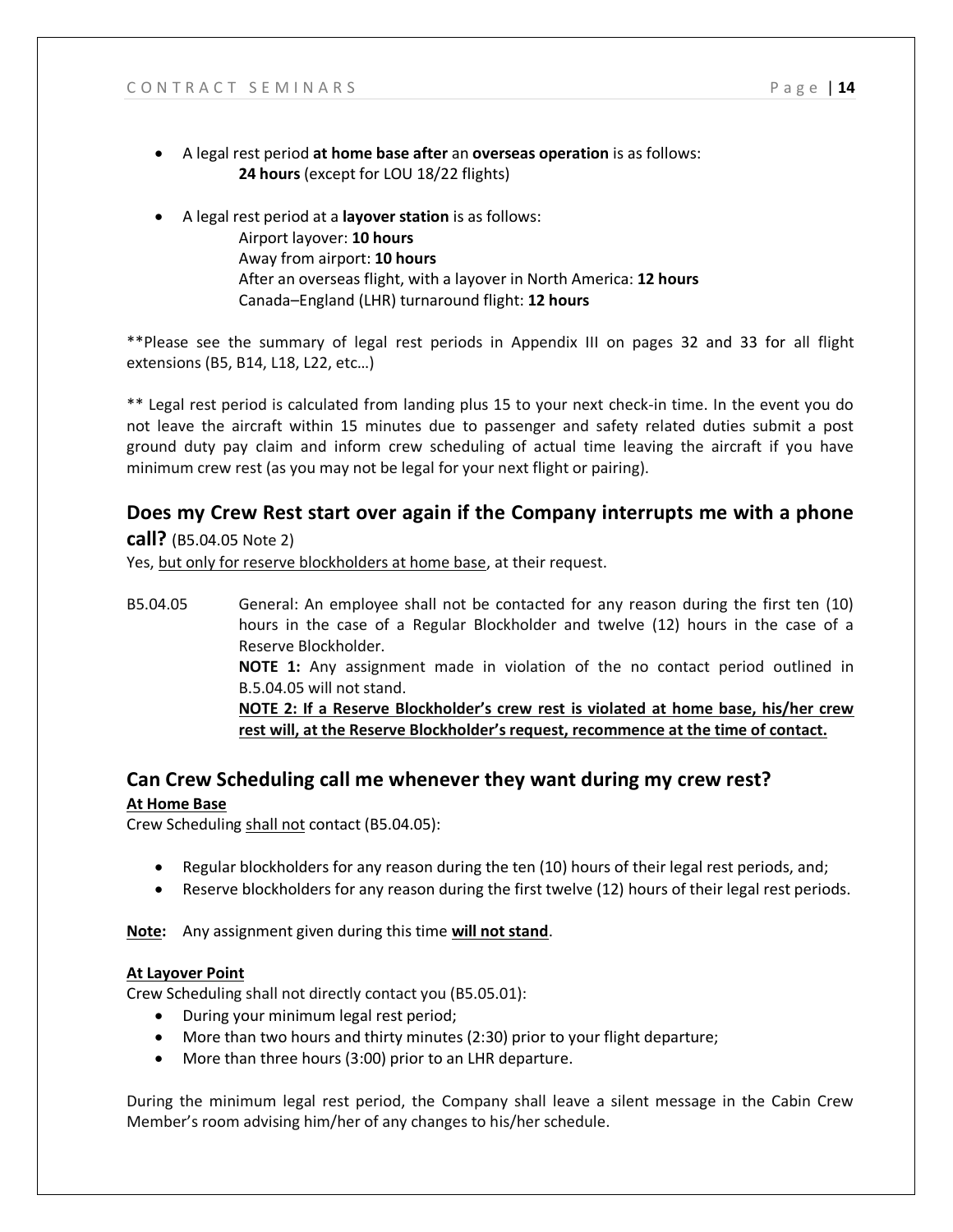B14, LOU 18 and LOU 22 flights have different duty days and minimum rest periods (please see Appendix II and III in our Collective Agreement for duty days and minimum rest periods).

Note: Globe is not considered an official notification tool sanctioned by the union. Only through a direct conversation with a crew scheduler can you be notified.

Note: Data links: As per an award by Arbitrator Martin Teplitsky, data links are an acceptable form of communication; however, Air Canada cannot use datalinks to circumvent the awards process under article B7.04 (for instance, Air Canada cannot send a data link to you at 1000 today to draft you for a flight tomorrow, unless they have exhausted the award sequence). If you receive a datalink, please contact Crew Scheduling upon arrival at the following station.

#### **When am I entitled to a Downtown layover hotel?**

A layover of sixteen (16) hours or less will be at the Company's discretion, and a layover of over sixteen (16) hours will normally be at a downtown hotel. (B5.05.03)

#### **Am I entitled to a hotel room on a stopover in between flights?**

Yes. If you have an airport stopover between flights that lasts five (5) hours or more, you may request a hotel room. If crew scheduling says there are none available we recommend that you contact your local union office to advise and investigate. (B5.05.05)

## **How many legs must I operate in any duty period if it operates through the night?**

Article B2.10 explains this as follows:

**B2.10** A duty period which is scheduled to end after 03:00 local arrival time and:

- i. contains flight legs which are scheduled to depart on two (2) different calendar days, or,
- ii. has a leg that operates through any portion of the 00:01 to 04:30 timeframe
- iii. will not contain more than two (2) flight legs.

This shall apply to both reserve and regular blockholders. The Company will endeavor to secure an appropriate rest area at all Canadian stations for any pairing that falls within the above parameters.

**Note**: For blocking purposes, the PBS committee will identify any pairing that falls within the above description and will work with the Company to rework these pairings.

#### For clarity:

- Even if a duty period contains a DH leg, it shall count as a "leg" for the purposes of this article;
- B2.10 shall apply to ALL duty periods in ANY length of pairing and is NOT restricted to single duty day pairings;
- Shall apply to pairing construction and day of flight scheduling for both regular block holders and reserve blockholders
- Not applicable if the third leg results from a diversion.

**Onboard crew rest –** see information on page 28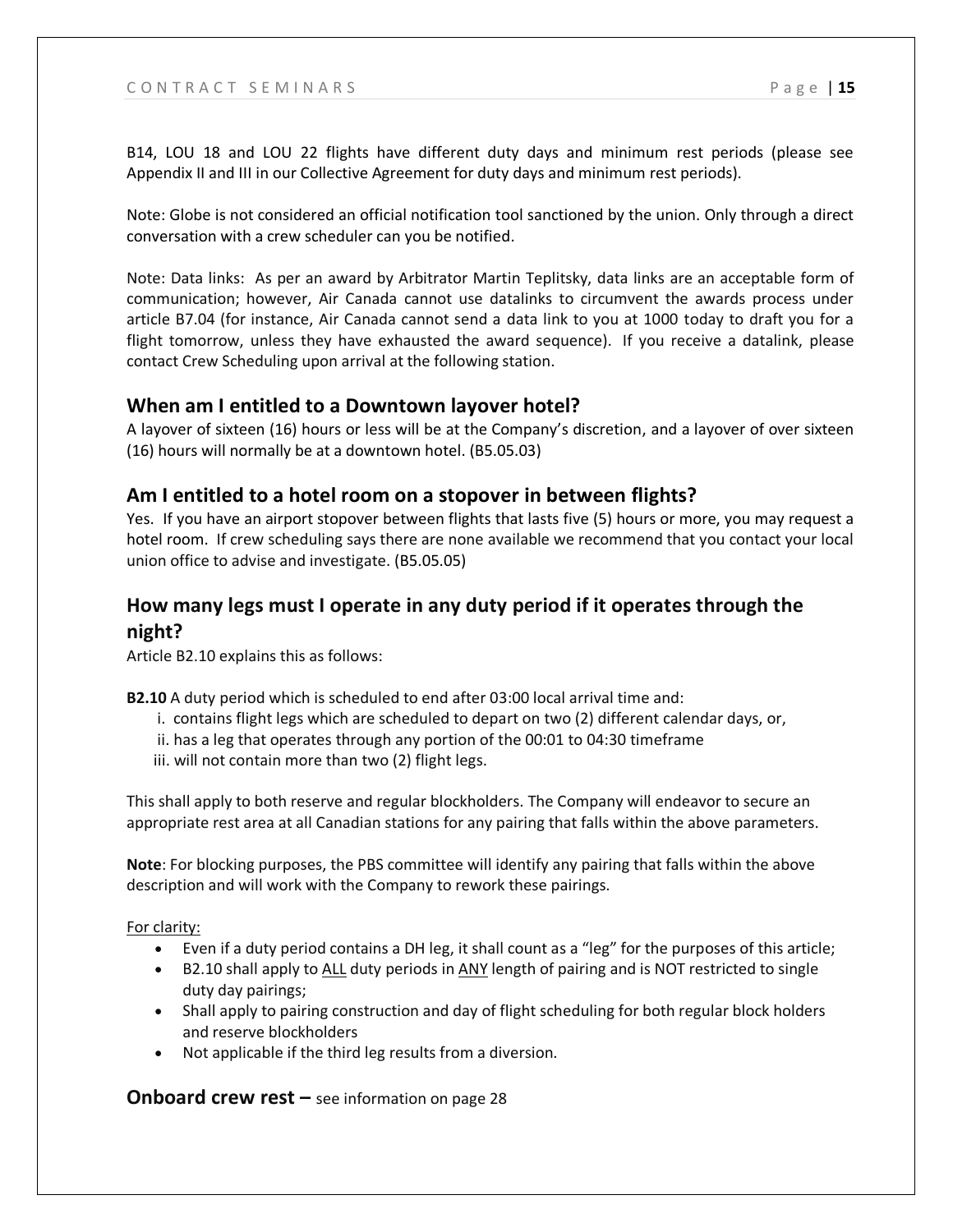

## **Draft**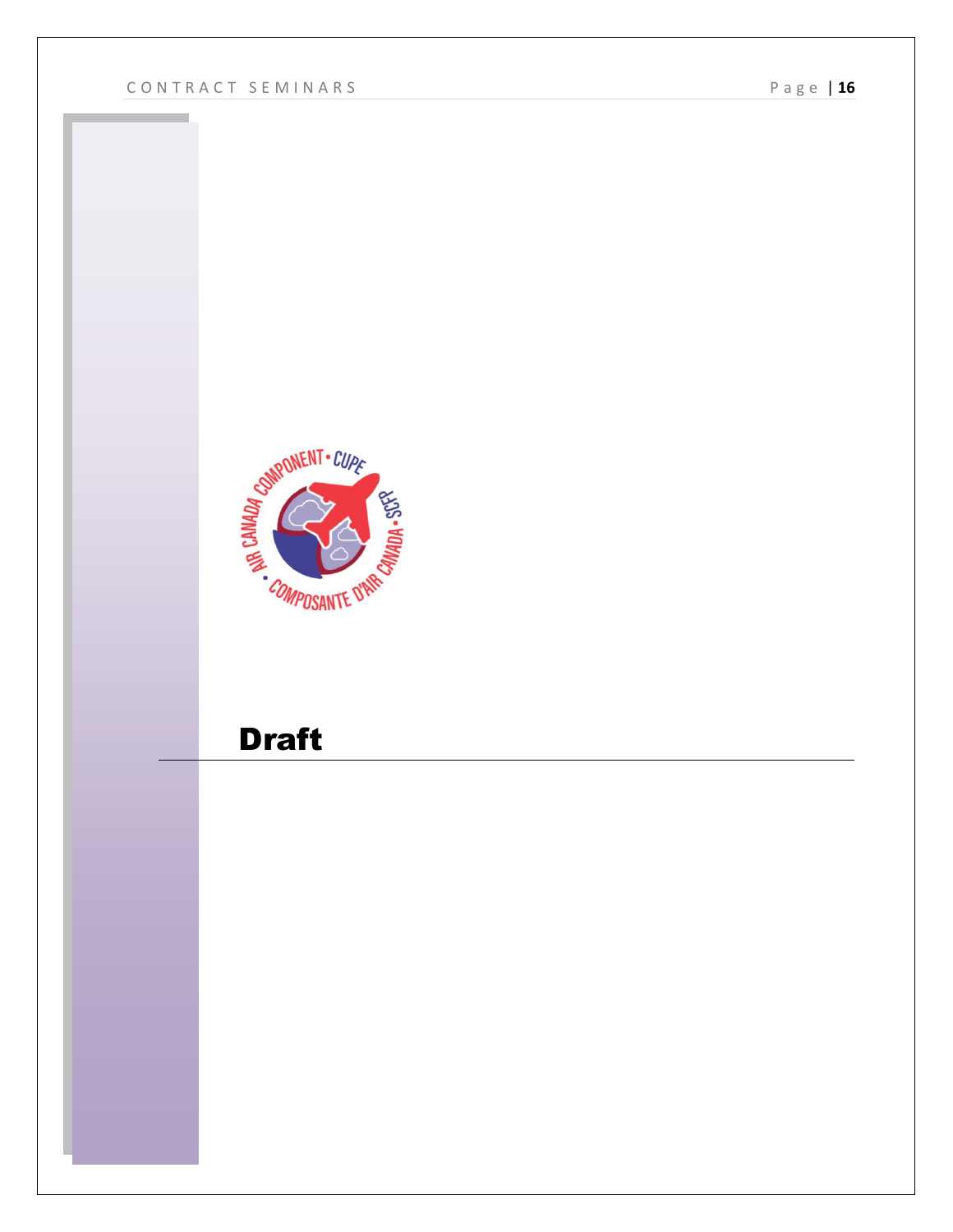## **DRAFT**

#### **Where do drafts come from?** (B9.01)

Drafts are Open flights that haven't been awarded through the award sequence. They are assigned according to draft procedures as outlined in Article B9.

## **Can you decline a draft? What happens if I am drafted on a day off, report to the airport, and then find out that I am no longer required?** (6.03.06)

Draft is mandatory. Sometimes schedulers give you a choice however, contractually it is not required.

If you are drafted on a regular or guaranteed day off **and** you report to the airport (6.03.06):

• You will be paid the greater of half  $(\frac{1}{2})$  your duty time involved or a four (4) hours minimum guarantee even if you do not actually operate a flight.

## **If I get drafted, am I allowed to drop any pairing during the month or am I restricted to dropping whichever pairing will bring my block back to within the Maximum Monthly Limitation (MML)?**

If you are drafted, you are required to drop sufficient pairings to bring your block back to within the Maximum Monthly Limitation (MML). See page 11 of this document re: dropping a pairing

## **So if I get drafted and drop a pairing from my schedule, what do I get paid?**

When you drop a pairing, you are always paid the greater of the pairings dropped as a result of the draft, or actual pairing operated. (B9.06) This also applies if the draft involves an overlap pairing. You get pairing versus pairing pay protection.

In addition to the pay protection (Article B9.06), a premium of fifty percent (50%) of your regular rate of pay will be paid on flight time credits based on (B9.07):

- Actual credits on drafted flight leg(s) that deviate from scheduled, rescheduled or previously drafted flying;
- All flight time credits if drafted for a pairing (review Article B9.07 in your Collective Agreement for more details).

Note: Draft premiums do not count towards flight time limitations.

Drafting must be verbally communicated to you by telephone in a call initiated by the crew scheduler. Do not accept notifications on globe.

Note: Data Links as per an award by Arbitrator Martin Teplitsky, are an acceptable form of communication; however, Air Canada cannot use datalinks to circumvent the awards process under article B7.04 (for instance, Air Canada cannot send a data link to you at 1000 today to draft you for a flight tomorrow, unless they have exhausted the award sequence). If you receive a datalink, please contact Crew Scheduling upon arrival at the following station.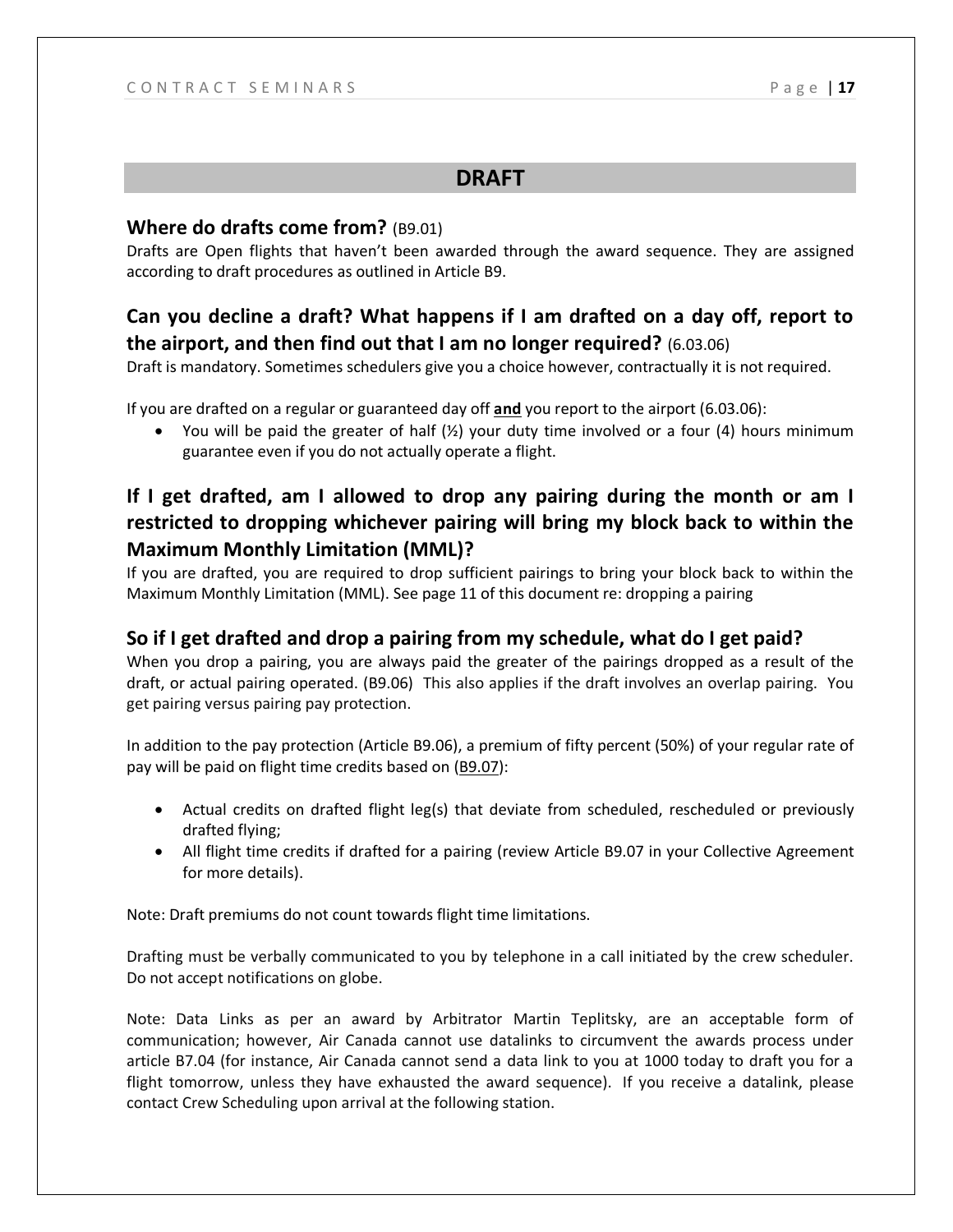

## Reassignment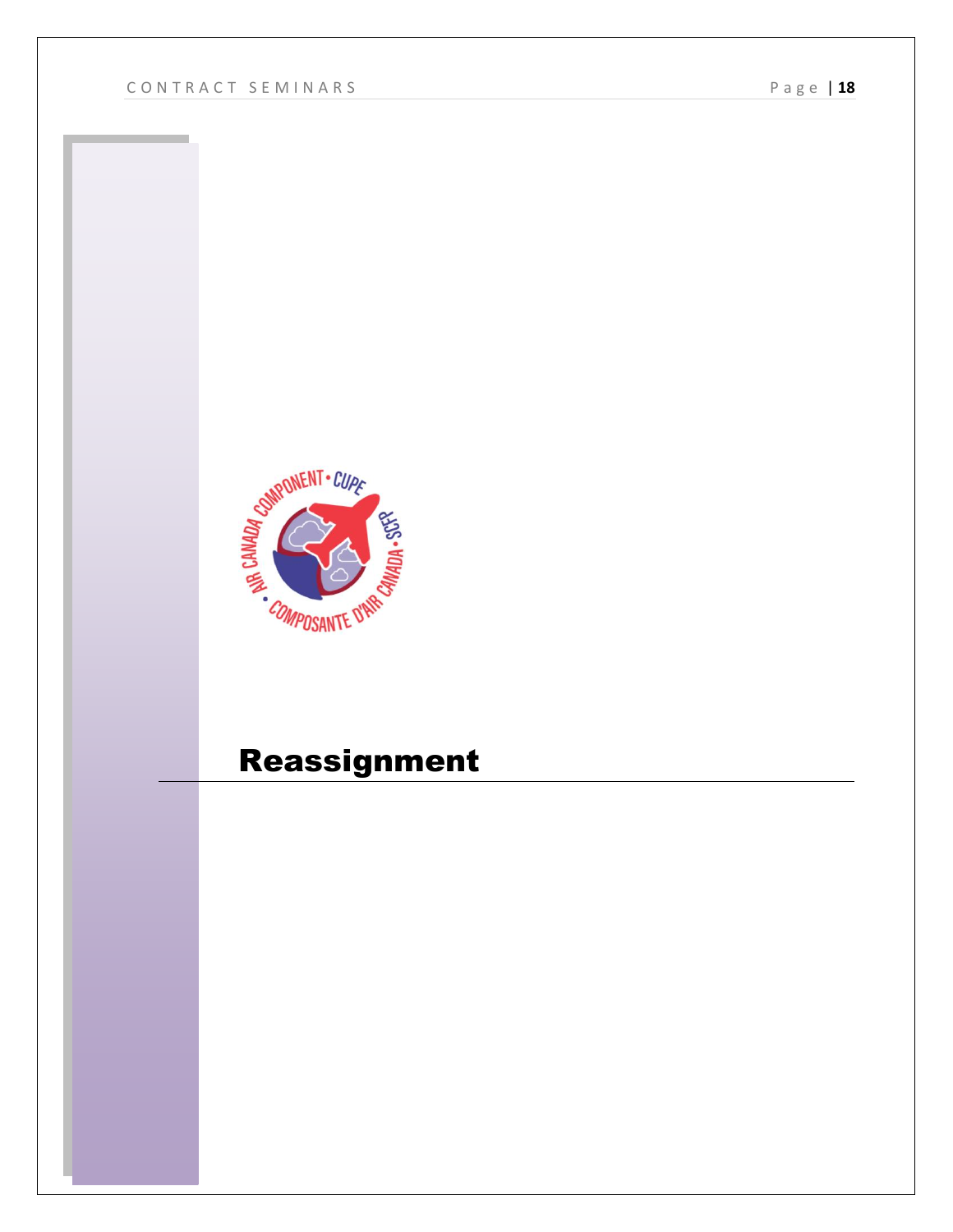#### **REASSIGNMENT**

#### **What is Reassignment?**

Reassignment is a replacement flight assignment given to you. It most commonly occurs when you have an irregular operation (B10). An irregular operation happens when a Regular Blockholder loses a flight or flight sequence due to a cancellation, consolidation, substitution, misconnection or illegality at home base. Except as indicated under B6, there must be an irregular operation before reassignment is applicable.

#### **What's an irregular operation?**

The only recognized irregular operation is through cancellation, consolidation, substitution, misconnection or illegality at Home Base (except illegality caused by blocked overlaps). Contrary to the Company position, a delay is **not** an irregular operation unless it results in a cancellation, consolidation, substitution, misconnection or illegality at home base. (B10.01; B10.03; B10.10.03.01)

#### **How is pay protection applied to Reassignment?**

When you're reassigned, calculate your pay protection by comparing the total credit of the actual pairing you operated against the total credit of your original pairing. You are pay protected for at least your total original pairing's credit. If your Reassignment pairing credit is greater, that is what you will receive.

#### **How long will my reassignment last?**

It depends on the original pairing. If the pairing was a one (1) day pairing, then the reassignment will only be for one (1) day. If the pairing was a multiple day pairing, then you will be reassigned for each day. The reassignment will be for each calendar day you were supposed to be on duty.

## **Can the Company remove a blocked flight from my schedule because they are PROJECTING a misconnection on a later flight that day?**

No. This is not considered an irregular operation. It only becomes an irregular operation at the time and place when there is an actual loss of flight.

## **In an irregular operation, how long can the Company require you to standby for reassignment at the airport?**

At home base, the Company can require you to standby for one (1) hour. Away from home base, the Company can require you to standby for two (2) hours. (B6.03.01.06 and B6.03.02)

#### **When does the clock start ticking for the standby reassignment?**

For airport standby reassignment, the clock starts ticking as soon as you have received verbal confirmation from crew scheduling that you have lost your flights. The I/C must call Crew Scheduling ASAP to give a phone number or location (Comm. Center) where Crew Scheduling can reach the crew during the standby period.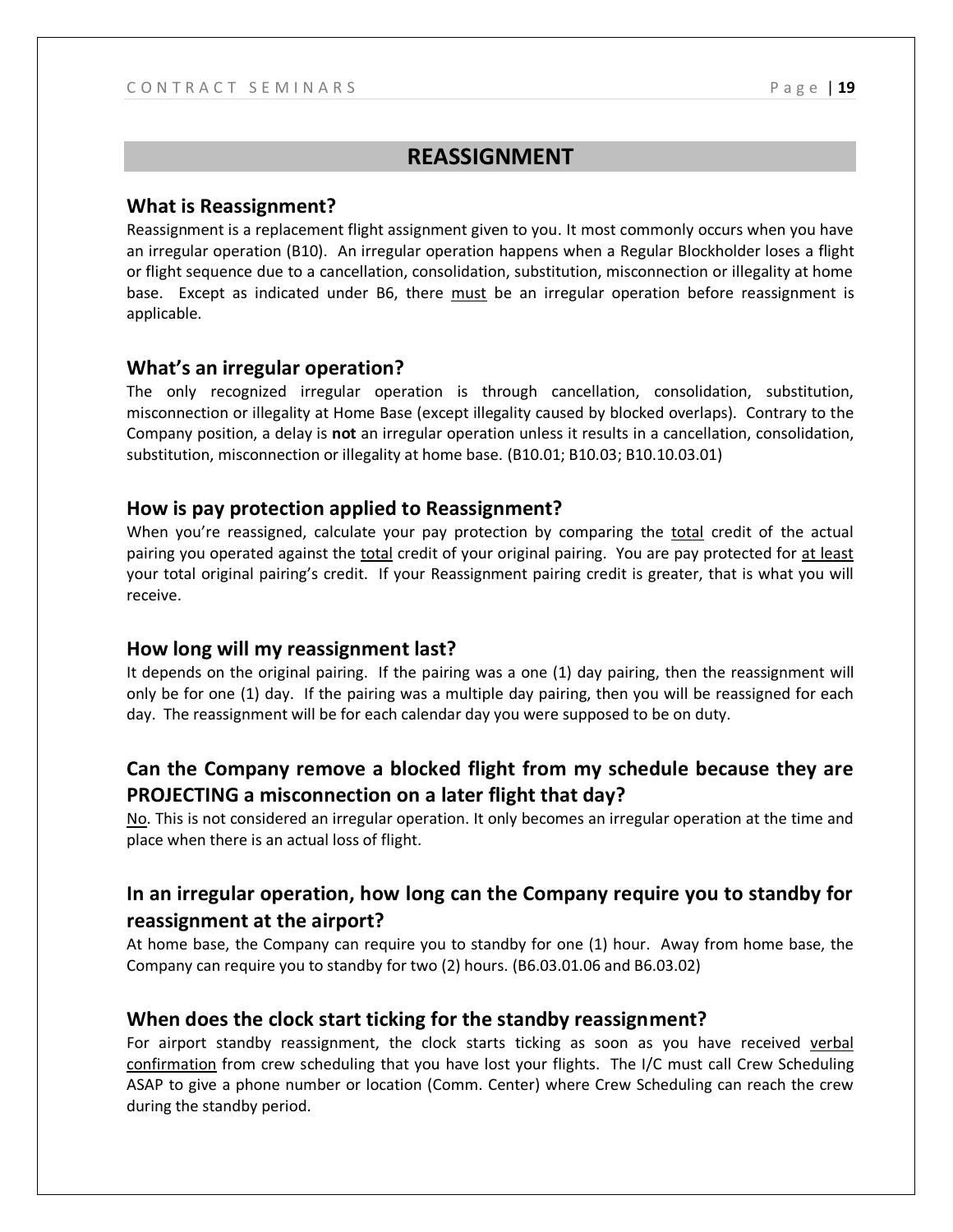## **When I'm on standby, do I call Crew Sched or do they call me?**

It's Crew Scheduling's job to contact you. Since contact is via telephone (and not via Globe), you are responsible to ensure that either the Service Director or yourself have provided Crew Scheduling with a contact number where you can be reached during the standby period. If Crew Scheduling asks you to call them back, we recommend you advise them to contact you instead, as there have been many reports of difficulties in reaching them. It only becomes your responsibility to call Crew Scheduling if you have agreed to do so. It is the Union's position that you are not required to contact Crew Scheduling at the end of your one (1) hour standby at Home Base unless you have agreed to do so. (B6.03.01.03)

You are required to call Crew Scheduling at the established time at your base each evening of the reassignment for the next day's reassignment. If the established time at your base falls within your crew rest time then contact Crew Scheduling within one (1) hour of completing your crew rest.

## **I'm away from home base, my two (2) hour standby is done and I haven't been reassigned. Now what?**

You will be permitted to deadhead to Home Base on the first available flight, as determined by Crew Scheduling (you must be legal to deadhead on this flight). You must contact Crew Scheduling immediately on arrival at Home Base and you may be assigned a flight. (B6.03.02.02)

## **What is Deadhead Re-Assignment?**

When you're reassigned to deadhead to your destination, you may be required to operate your deadhead flight (or any other flight) to your initially scheduled destination, provided you are legal in all respects. A deadhead reassignment is in reverse order of seniority – from the most junior to the most senior. (B6.03.03)

## **Can I be reassigned on a day that I was not originally scheduled to work?**

Yes. If you are away from home base on a day off, the Company can reassign you to deadhead home. The Company may require you to operate the flight you were reassigned to deadhead home on. (B6.03.04).

## **If the Company deadheads me home as my reassignment, does the flight have to be direct and non-stop?**

No. The Company can deadhead you with stops along the way.

## **When does a reassignment become a draft?**

Any change to a reassignment is a draft unless it falls under irregular operations in B.10. If you are reassigned and your flight cancels, you are subject to further reassignment. However, if your reassigned flight operates and you are legal for the assignment, any changes to your pairing/flight would constitute a draft.

## **Can you transit through home base on a reassignment?**

Yes, it is possible to transit through home base on a reassignment, but the Company must follow all procedures outlined in B.6.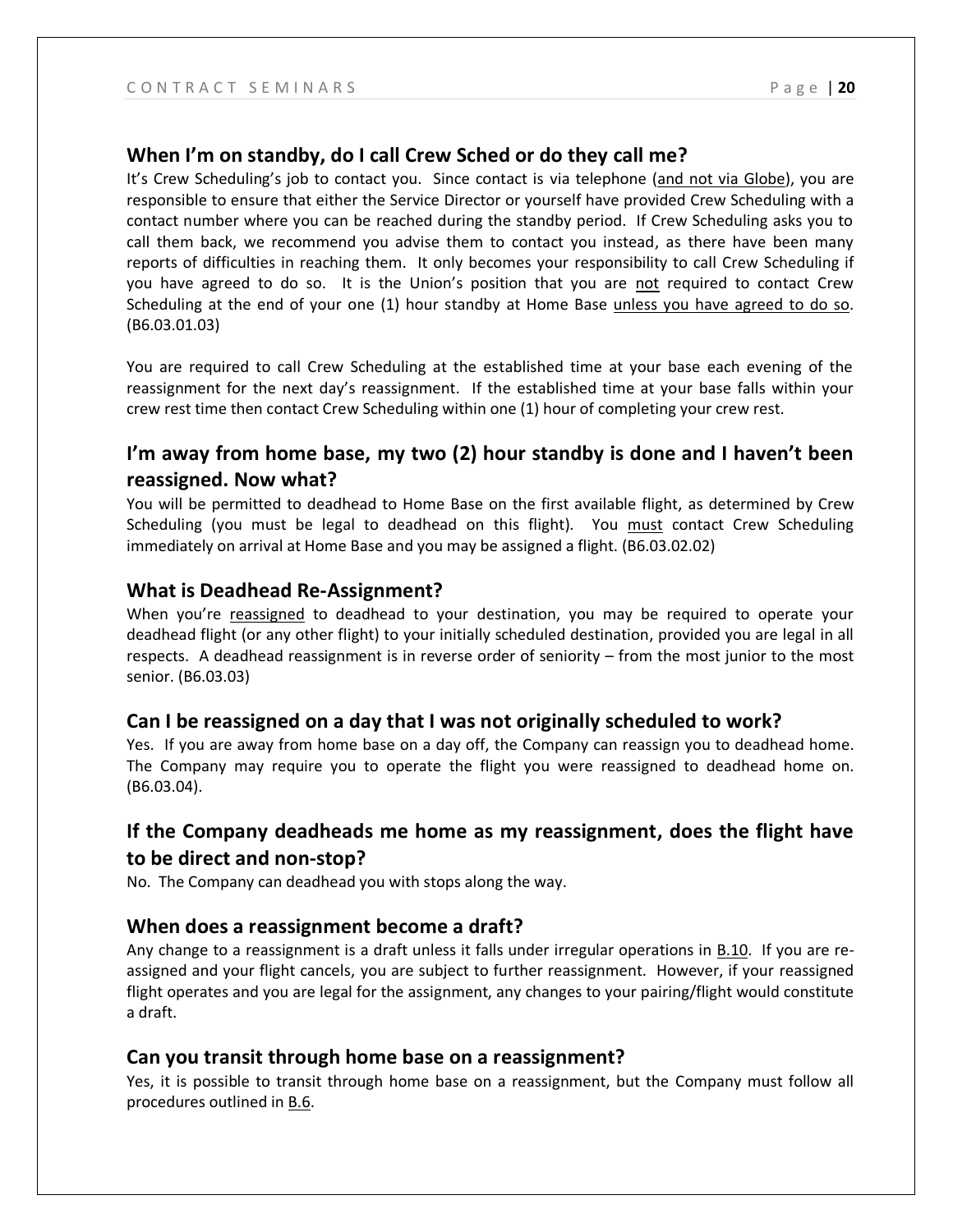## **Can you be reassigned for greater credits than what was originally scheduled in your pairing?**

Yes, subject to the Maximum Monthly Limitations (MML).

#### **Can I opt out of reassignment?**

Yes, at home base you can request to opt out prior to starting your pairing or when transiting home base. The request can be grated or denied by crew scheduling, and if granted there will only be pay protection for flights operated. The request won't be grated if your release from reassignment would take you below 65 hours (minimum monthly guarantee). (B.03.01.07)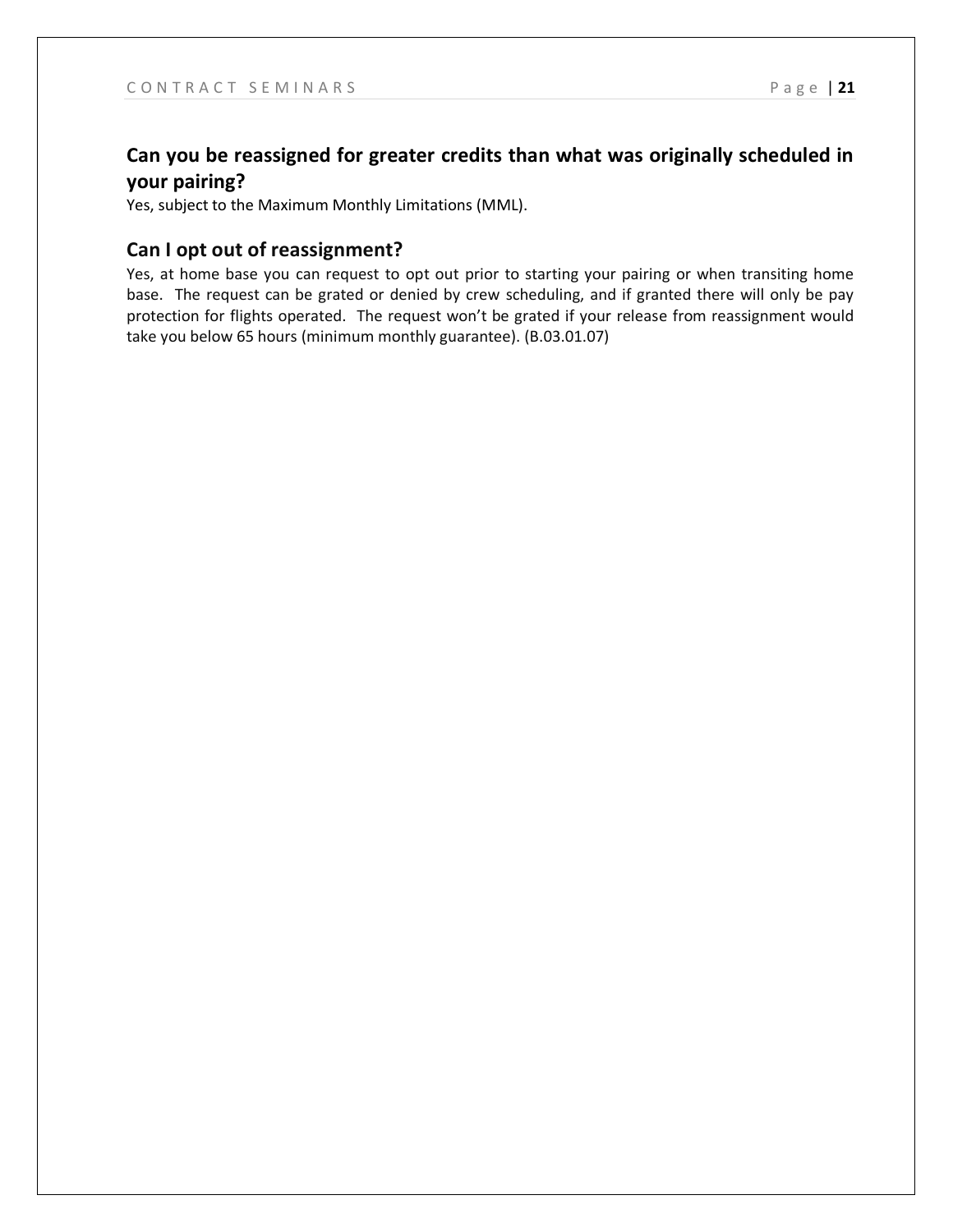

## Pay Claims, Grievances and **Discipline**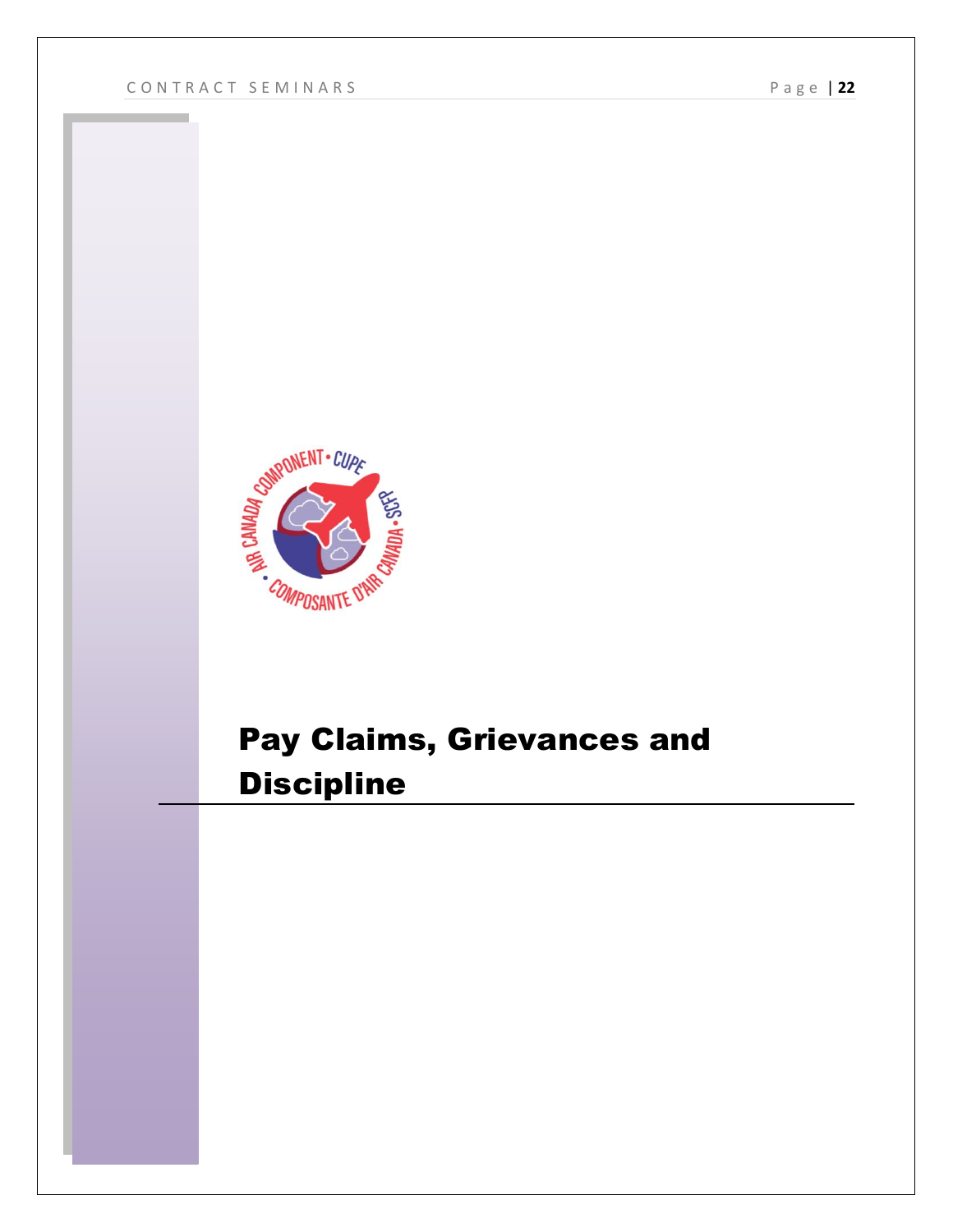## **Pay Claims, Grievances and Discipline**

#### **What are my time limits for making pay claims?**

All pay claims regarding the incorrect awarding of open flights must be filed within fourteen (14) days of scheduled departure (B7.06). All other pay claims must be submitted within fourteen (14) days of your becoming aware of the error. If you file a claim, the sixty (60) day time limits (Article 13.02) start to run as of the date that you receive the Company's response to your claim.

- **Note 1:** If you do not receive a response from the Company within thirty (30) days of filing a pay claim, file a grievance. If you do not file a pay claim, the sixty (60) day time limits (Article 13.02) start to run out as of the date that you become aware of the alleged error.
- **Note 2:** The time limits found in Article 13.02 do not include Saturdays, Sundays and statutory holidays.

#### **How long do I have to claim for missing or erroneous meal expenses?**

Meal allowance grievances are handled through a separate dispute resolution process and the time limits for filing those claims is twelve (12) months from the date of underpayment.

#### **All Other Grievances**

If you believe there has been a violation of your rights under the Collective Agreement and you are unable to resolve it with a supervisor, you have sixty (60) days (excluding weekends and statutory holidays) to file a grievance. (Art. 13.02)

Grievances that are not filed within the above timelines run the risk of being dismissed by the Arbitrators.

#### **What do I need to bring with me when filing a grievance?**

It's absolutely essential to provide the Union with all of the facts, information and documents related to the incident in order for the Union to investigate your claim.

We need you to bring the following information and documents to your Local Office:

- Your written statement outlining the event(s) that gave rise to your claim (who, what, where, why & how)
- Your original block, from PBS (this is essential as the blocks are not published)
- Your schedule from Globe
- Your original and revised pairing(s) (if applicable)
- Your pay summary for the month(s) in question (if applicable)
- Your pay claim and denial (if applicable)
- Your bid sheet (if applicable)
- Which collective agreement provision has been violated
- Any other document(s) or information requested by the Local
- Any correspondence related to the issue or claim

Please keep a copy of all documents that you provide to your Local Union Office and the Company.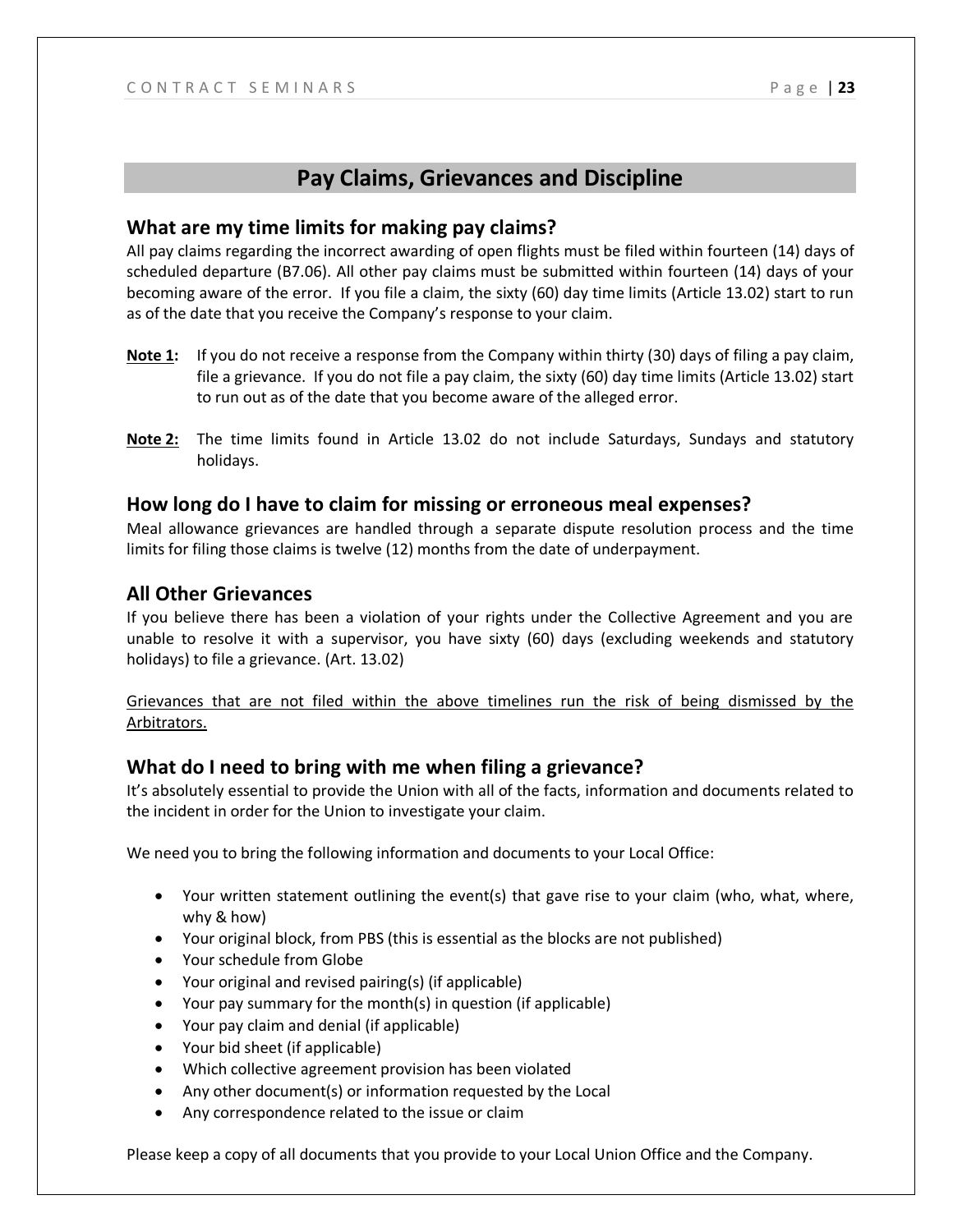#### **What do I do if I disagree with Crew Scheduling about my rights?**

Explain your right and quote the applicable article from the Collective Agreement. Request that the crew scheduler abide by the Collective Agreement. Always write down the date, time and name of the Company representative. If unable to agree, cabin personnel are required to work now, grieve later. Please keep in mind that Crew Scheduling is not the final authority on the Collective Agreement, and your Union representatives will address all violations with management.

#### **What do I do if I get in trouble with the Company?**

If you become aware of any disciplinary measures being levied against you by the Company (including but not limited to discharge) you must file a grievance within ten (10) days of receiving the Company's decision, excluding weekends and statutory holidays. Grievances are filed at your Local Union Office with the help of your Local Officers. (Art. 14.05)

#### **REMEMBER**: **You have the right to Union representation in all meetings with Management**.

| <b>Discipline</b>       | <b>Block Rule</b>          | <b>Non-Block Rule</b>      | <b>Meal</b>                                                               |
|-------------------------|----------------------------|----------------------------|---------------------------------------------------------------------------|
| Grievance must be filed | Pay claims must be filed   | Grievances must be filed   | Pay claims must be filed within                                           |
| within ten (10) days of | within fourteen (14)       | within sixty (60) days of  | twelve (12) months from the                                               |
| receipt of the          | days of becoming aware     | reasonably becoming aware  | date of the alleged                                                       |
| Company's decision.     | of violation/error         | of the issue/violation.    | underpayment. This would be<br>the seventeenth (17 <sup>th</sup> ) day of |
| (does not include       | If pay claim is filed,     | (does not include weekends | each month when the employee                                              |
| weekends and            | grievance must be filed    | and Statutory holidays)    | receives payment from the                                                 |
| Statutory holidays)     | within sixty (60) days of  |                            | employer.                                                                 |
|                         | receiving the Company's    |                            |                                                                           |
|                         | response.                  |                            | The Company must respond<br>within thirty (30) days of                    |
|                         | If you do not receive a    |                            | receiving the claim.                                                      |
|                         | response from the          |                            |                                                                           |
|                         | Company within thirty      |                            | If the claim is denied and/or the                                         |
|                         | (30) days of filing a pay  |                            | member does not receive a                                                 |
|                         | claim, file a grievance    |                            | response within thirty (30) days,<br>a grievance should be filed          |
|                         | If you don't file a pay    |                            |                                                                           |
|                         | claim, grievances must     |                            | (refer to paragraph thirteen (13)                                         |
|                         | be filed within sixty (60) |                            | of LOU 43 - Overseas Meal                                                 |
|                         | days of becoming aware     |                            | Entitlements)                                                             |
|                         | of the violation/error     |                            |                                                                           |
|                         | (does not include          |                            |                                                                           |
|                         | weekends and Statutory     |                            |                                                                           |
|                         | holidays)                  |                            |                                                                           |

## **Grievance Filing Timelines**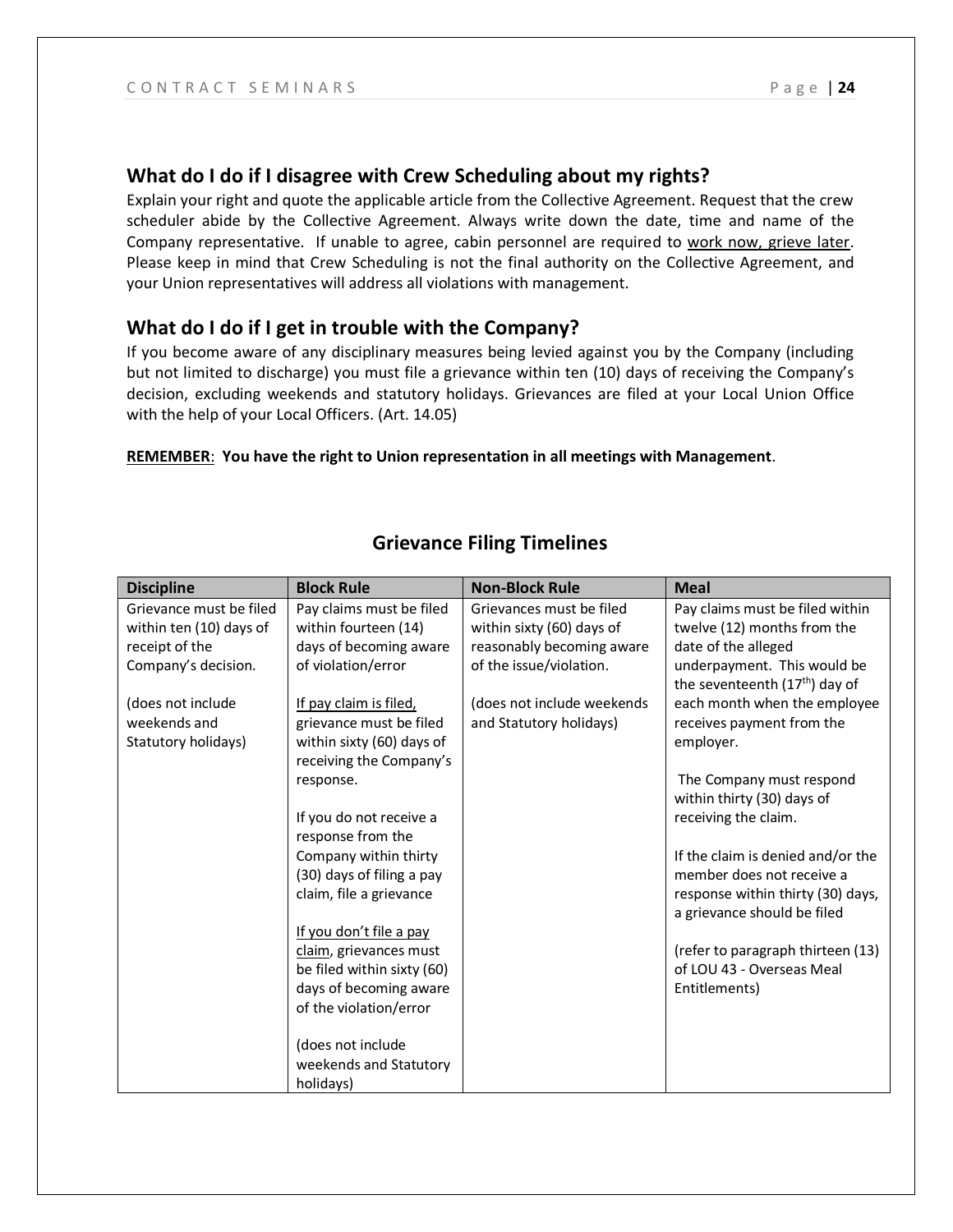

## Bonus Points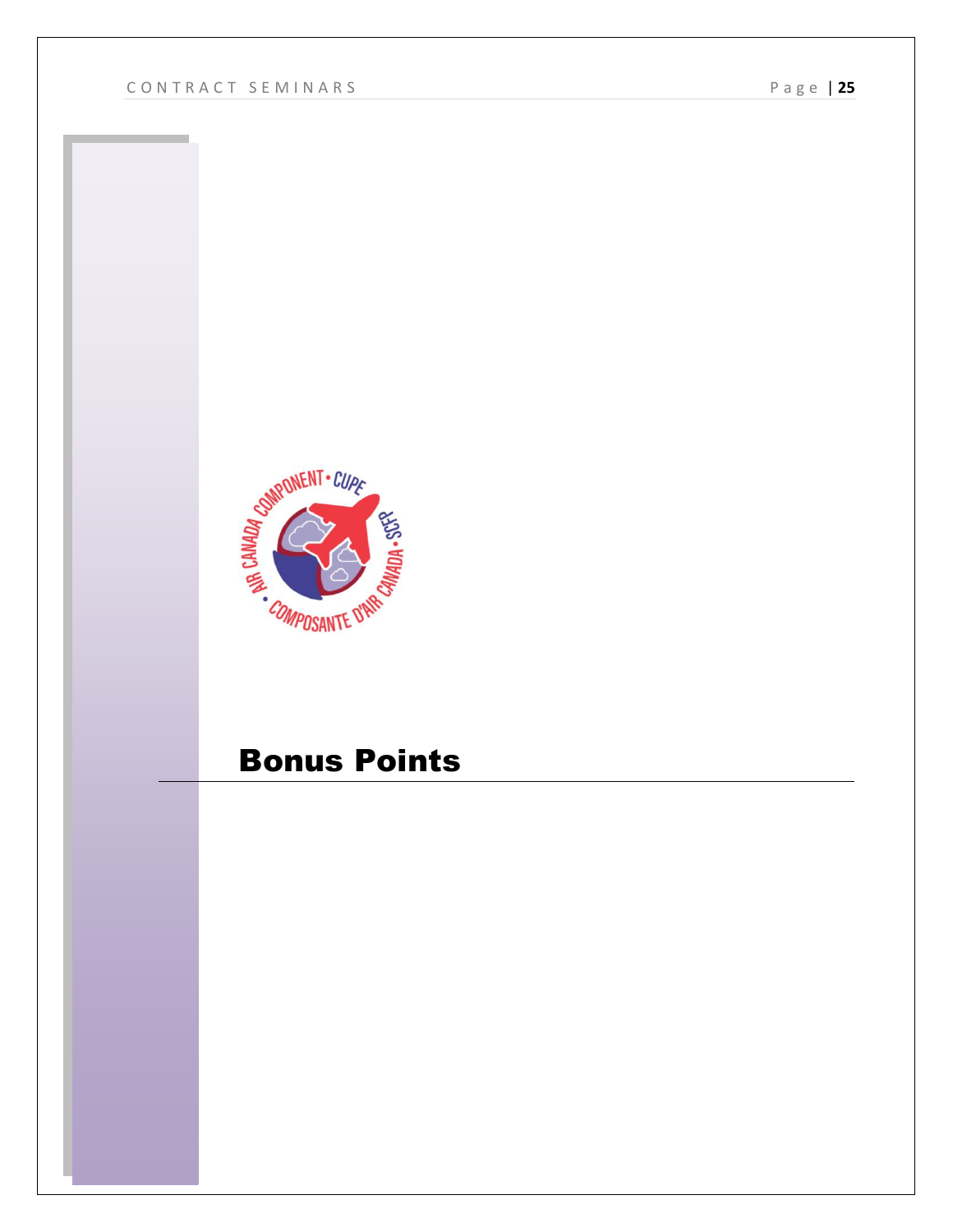## **BONUS POINTS**

## **What's an open flight?**

Open flights are flights that become available for any reason. Open flying lists are available for viewing.

## **What's make-up flying?**

Make-up is a term used when a Regular Blockholder bids and is awarded open flying because s/he is below the Maximum Monthly Limitation (MML) (either eighty (80) hours or eighty-five (85) hours depending on the month). Make-up and Reserve Pre-Select fall under the open flying award and are first in the award sequence (B7.04.01).

## **What's the process for bidding and awarding open flying?**

Before the block month begins, Reserves and Blockholders may bid for open flights from the open flying list via globe. The Company will take all the bids received before 10:00 am on the day prior to the commencement of the next block month, and sort them by seniority. (i.e. Regular Blockholder and Reserve bids will be put together and awarded open flying in order of seniority). Following this first award of open flying, and after the block month has begun, Regular Blockholders and Reserves may bid for one (1) or more open flight(s). (B7.03)

## **How are open flying bids submitted?**

Open flying bids from reserves, pre-selects, make-up, voluntary extensions and voluntary draft must be submitted electronically via Globe. We encourage you to keep a record of your submitted bids.

## **What is the minimum number of scheduled days off that I am entitled to each month?** (B5.06)

- Regular Blockholders: A minimum of **12 days off**
- Reserve Blockholders: **13 days off** (minimum ten (10) days if three (3) were forfeited for a preselect) (B8.09.03)

## **What's a sick hold?**

When you book off due to sickness or injury, you can place a six (6) hour hold on your next (or any subsequent) flight assignment. You must inform crew scheduling of your desire to place a sick hold on a pairing. If you don't book back on at least six (6) hours prior to the flight's departure, your pairing will be made available to open flying. (B7.01.01)

If the six (6) hour hold is placed on any pairing other than your next scheduled pairing (a subsequent pairing), all pairings between the date of your book off and the pairing on sick hold will automatically be considered as open flying and awarded accordingly.

#### **Remember:**

- If you book off sick and place a hold on your next flight you have up until six (6) hours prior to that flight to determine your fitness to fly and book back on.
- If you do not put a sick hold on your next pairing, it will be released into open flying at 10:00am the day prior to the scheduled flight.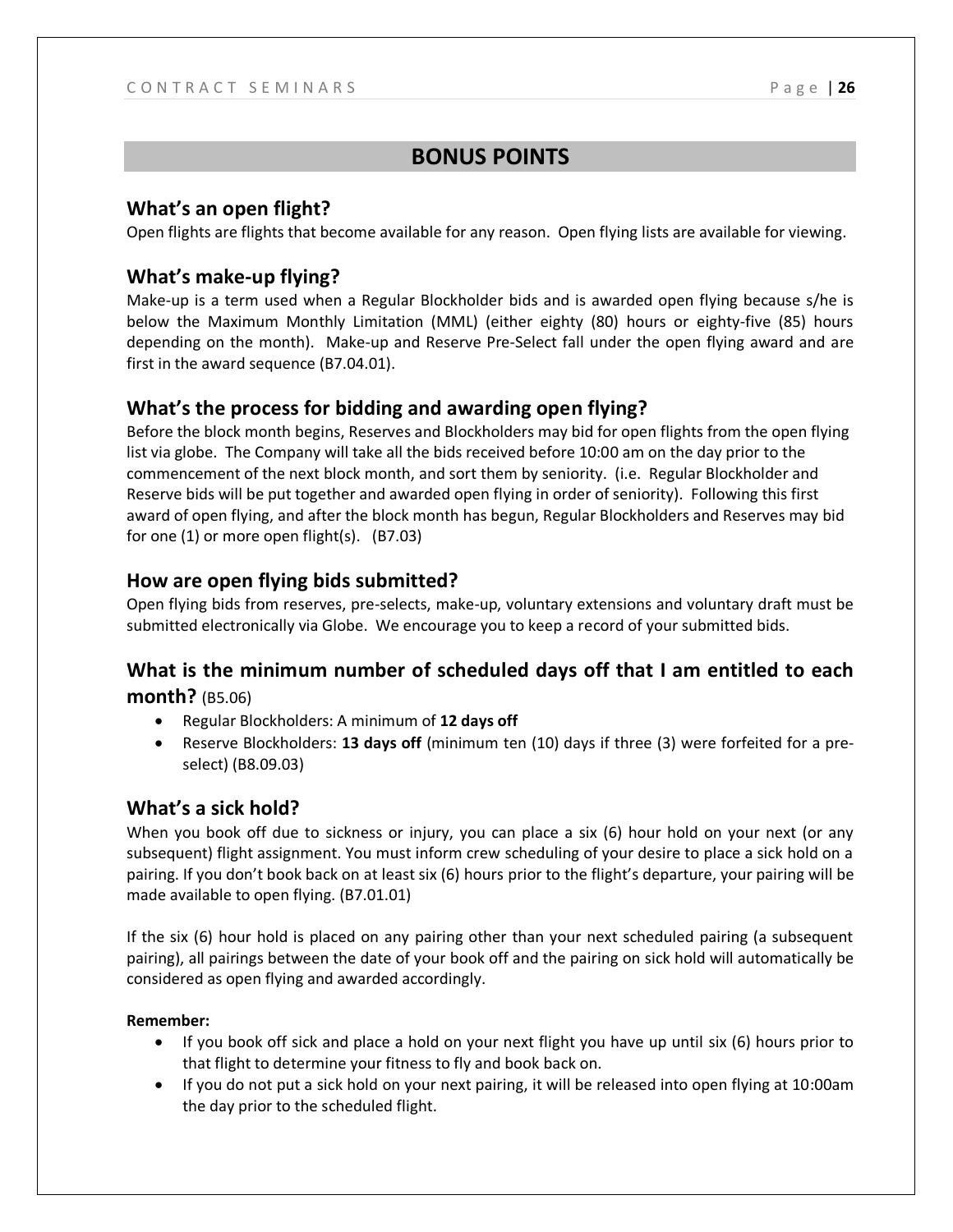## Long Range Flying: Duty Day Limits and Crew Rest

Note: When a pairing is built according to a specific LOU or article, it may not be subsequently changed for any reason to the "next" level. For example: a duty day originally scheduled at 17h00 (LOU 22A) cannot be changed to LOU22B by adding one (1) crew member and extending the onboard crew rest period. It remains a LOU22A duty day and all conditions of LOU22A continue to apply.

| <b>Article or LOU</b>                             | <b>B14</b>                                                 | <b>LOU 18</b>                                                                                                                                                                                                                                                                                                                                                                                                                                                                                                                                                                                                                                                                                                                                                                                                | <b>LOU 22 "A"</b>                                                          | <b>LOU 22 "B"</b>                                                          |
|---------------------------------------------------|------------------------------------------------------------|--------------------------------------------------------------------------------------------------------------------------------------------------------------------------------------------------------------------------------------------------------------------------------------------------------------------------------------------------------------------------------------------------------------------------------------------------------------------------------------------------------------------------------------------------------------------------------------------------------------------------------------------------------------------------------------------------------------------------------------------------------------------------------------------------------------|----------------------------------------------------------------------------|----------------------------------------------------------------------------|
| Flight legs (if applicable)                       | 11h30 or greater flight<br>time                            |                                                                                                                                                                                                                                                                                                                                                                                                                                                                                                                                                                                                                                                                                                                                                                                                              |                                                                            |                                                                            |
| <b>Scheduled Duty Day</b>                         | Up to 15h00                                                | <b>Up to 16h15</b>                                                                                                                                                                                                                                                                                                                                                                                                                                                                                                                                                                                                                                                                                                                                                                                           | 16h16 to 18h00                                                             | 18h01 to 19h30                                                             |
| <b>Duty Day Limitation</b>                        | 15h00                                                      | 16h15                                                                                                                                                                                                                                                                                                                                                                                                                                                                                                                                                                                                                                                                                                                                                                                                        | 18h00                                                                      | 19h30                                                                      |
| Layover                                           | Minimum $- 12h00$                                          | Scheduled - 24h00<br>Minimum $-18h00$                                                                                                                                                                                                                                                                                                                                                                                                                                                                                                                                                                                                                                                                                                                                                                        |                                                                            |                                                                            |
| <b>Crew Rest on Return at</b><br><b>Home Base</b> | 24h00                                                      | Blockholder-36h00<br>Reserve - 72h00                                                                                                                                                                                                                                                                                                                                                                                                                                                                                                                                                                                                                                                                                                                                                                         |                                                                            |                                                                            |
| <b>Onboard Crew Rest</b>                          | 02h00 rest                                                 | Up to 14h59 duty day: min 02h30 rest<br>15h00 to 16h15 duty day: 04h00 rest                                                                                                                                                                                                                                                                                                                                                                                                                                                                                                                                                                                                                                                                                                                                  | 16h16 to 17h10 duty day: 04h00 rest<br>17h11 to 18h00 duty day: 04h30 rest | 18h01 to 18h45 duty day: 05h00 rest<br>18h46 to 19h30 duty day: 05h30 rest |
| <b>NOTES</b>                                      | <b>Meals</b><br>Meal breaks are to be<br>taken separately. | <b>Meals</b><br>Meal breaks are to be taken separately.<br>In Flight Crew Rest Unit Failure (L18.05 & L22.11):<br>Operating cabin crew members shall be entitled to rest in accordance with L18.03.02 & L22.05/L22.09 in their regular<br>crew rest seats or in the "last sold seats", if available. They will be entitled to sleep in these seats.<br>In the event the situation in L18.05 & L22.11.01 occurs, each cabin crew member shall be credited with a premium<br>equal to fifty percent (50%) of the greater of the scheduled or actual block-to-block time and each operating cabin<br>crew member shall be given three (3) days of additional vacation to be taken in the following vacation year in<br>conjunction with regular vacation; Report must be sign-off by the In-Charge and Captain. |                                                                            |                                                                            |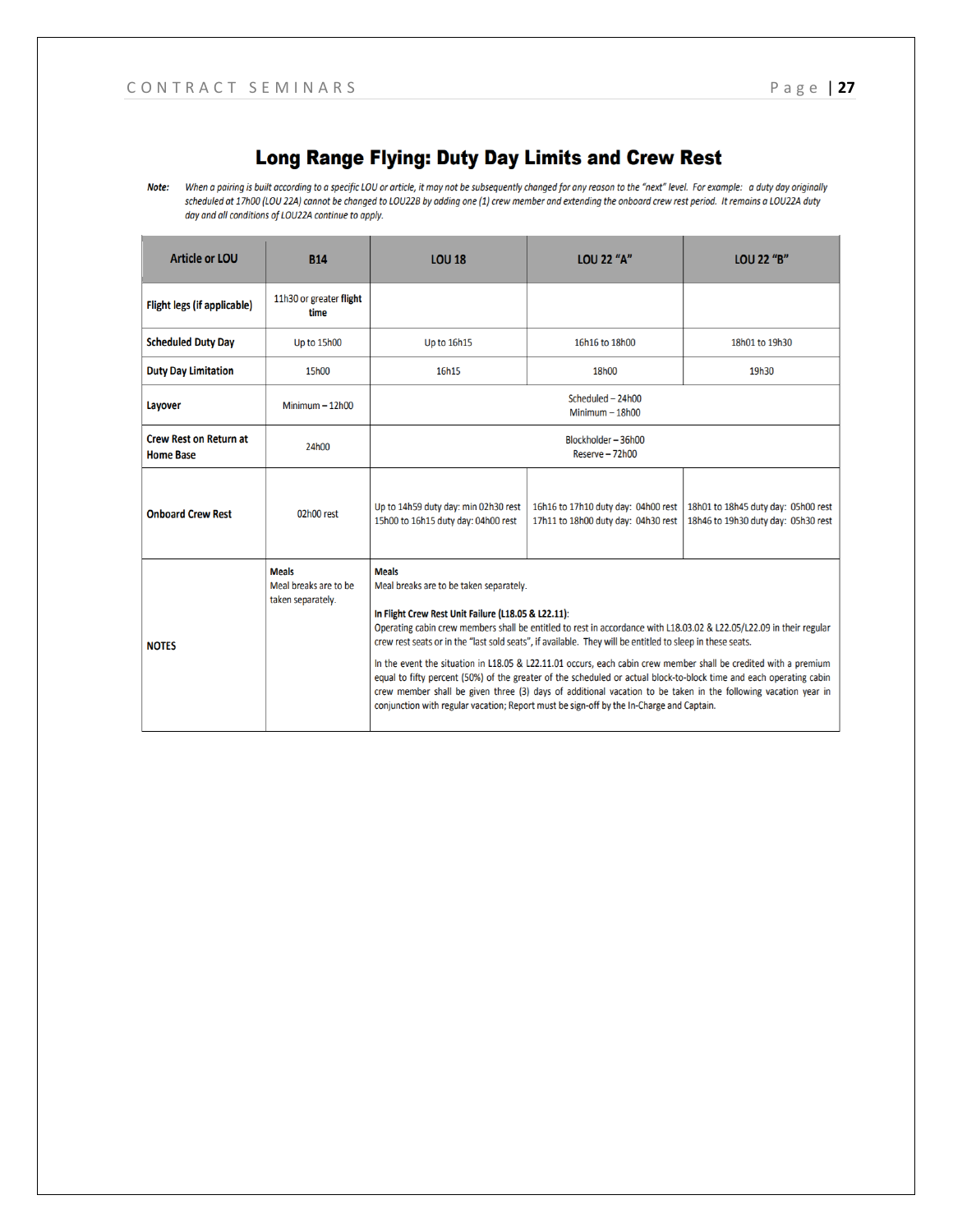## **Onboard Rest - B5 Overseas Flights Covered Under LOU28**

This article has had many changes and additions over the years, and as such the article can be difficult to navigate. The following is a "simplification" of LOU28.01, note 1, note 2, and note 3. Crews are permitted to sleep on their break under the following conditions:

Flights scheduled or re-forecasted on day of departure of **7:01hrs-8:00hrs** gate to gate

- Cabin Crew may sleep for up to one (1) hour
- Cabin Crew may sleep in last sold seats if available
- If Crew Rest Unit (CRU) is available crew may only sleep in the CRU/OFAR
- The service sequence may not be modified
- Bunk kits will **not** be provisioned on aircraft with a CRU/OFAR

Flights scheduled or re-forecasted on day of departure of **8:01hrs-11:29hrs** gate to gate

- Cabin Crew may sleep for one (1) hour
- Cabin Crew may sleep in last sold seats if available
- If Crew Rest Unit (CRU) is available crew may only sleep in the CRU/OFAR
- The service sequence may be modified to provide the crew their full break period
- Bunk kits will be provisioned on aircraft with a CRU/OFAR for the flight(s) within the pairing that are 8:01hrs-11:29hrs

Should there be issues in regards to the CRU, crew bunk kits etc., we encourage members to fill out both the CRU Failure Report and In-Flight Service Report (retain copies) and to contact their Local.

**Flights operated on B767 that meet the criteria of LOU51** are entitled to two (2) seats blocked for crew use. However, only those flights that are listed in the monthly LOU51 bulletin and/or have been identified by the company and verified by the Union, will have the two (2) dedicated crew seats. All other B5 flights operated on the B767, will be covered under LOU28.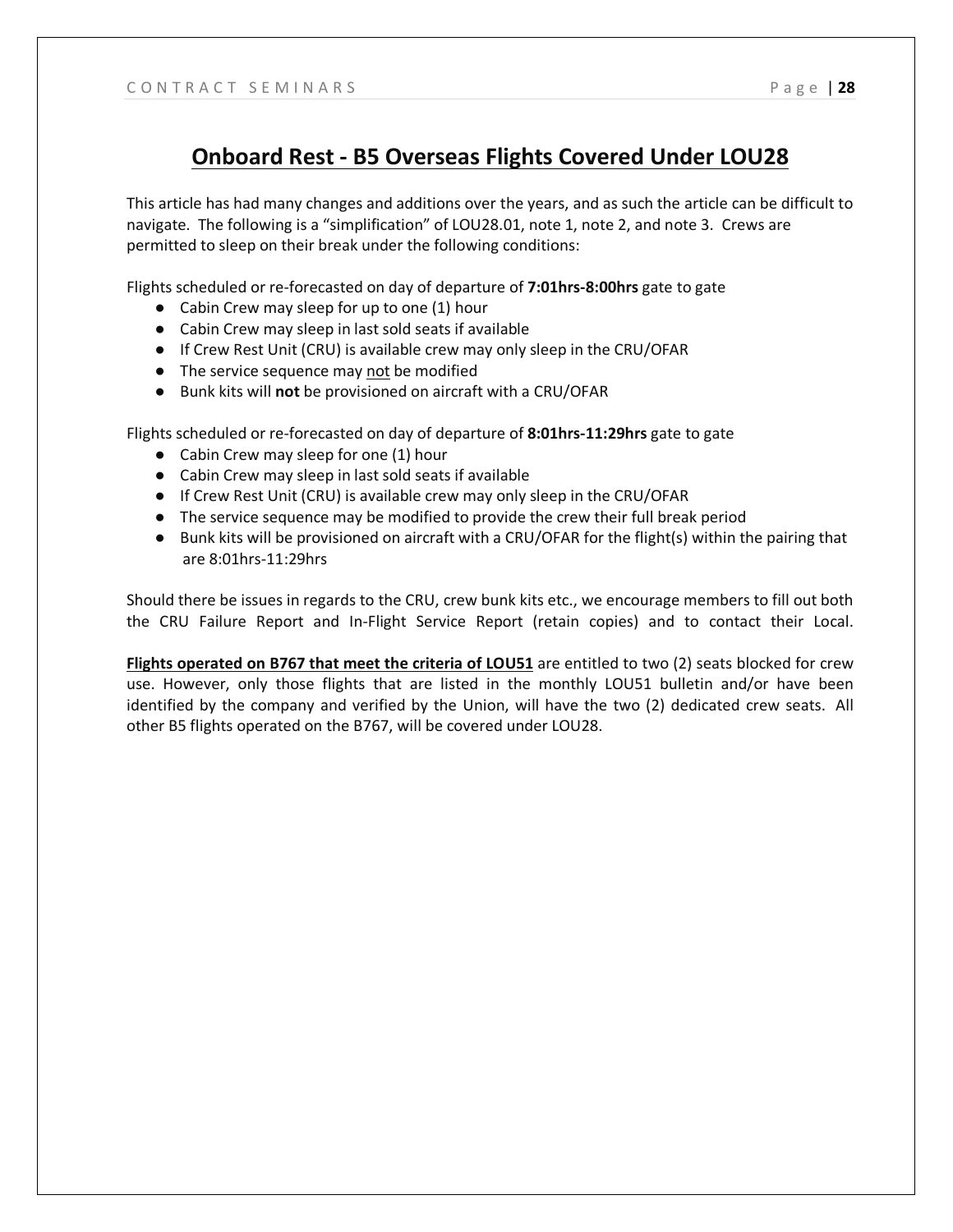| <b>LENGTH OF DUTY PERIODS</b>                                                         | <b>AT CREW BASE</b>              | <b>NOT AT CREW BASE</b>    |
|---------------------------------------------------------------------------------------|----------------------------------|----------------------------|
| <b>Domestic Operations</b>                                                            |                                  |                            |
| <b>Scheduled Limitation</b><br>$\bullet$                                              | 13 hours                         | 13 hours                   |
| Extension<br>$\bullet$                                                                | Nil                              | 15 hours                   |
| Where duty period ends with a<br>$\bullet$<br>scheduled Deadhead to Home Base         | Does not apply                   | 15 hours                   |
| <b>Overseas Operations</b>                                                            |                                  |                            |
| <b>Scheduled Limitation</b><br>$\bullet$                                              | 14 hours                         | 14 hours                   |
| Extension<br>$\bullet$                                                                | Nil                              | 16 hours                   |
| Where duty period ends with a<br>$\bullet$<br>scheduled deadhead to Home Base         | Does not apply                   | 16 hours                   |
| <b>Mirabel Operations</b><br>(Co-Terminal)                                            |                                  |                            |
| Domestic flights<br>$\bullet$                                                         | Does not apply                   | 12:30 hours                |
| Overseas flights<br>$\bullet$                                                         | Does not apply                   | 13:30 hours                |
| Where duty period ends with a<br>$\bullet$<br>scheduled deadhead to Home Base<br>only |                                  |                            |
| - after domestic flight<br>- after overseas flight                                    | Does not apply<br>Does not apply | 14:30 hours<br>15:30 hours |
| <b>Charter Operations LOU-12</b>                                                      |                                  |                            |
| Outside Canada & Mainland U.S.A.<br>$\bullet$<br>Extension<br>$\bullet$               | 14 hours<br>15 hours             | 14 hours<br>16 hours       |

#### **APPENDIX II SUMMARY OF DUTY PERIODS**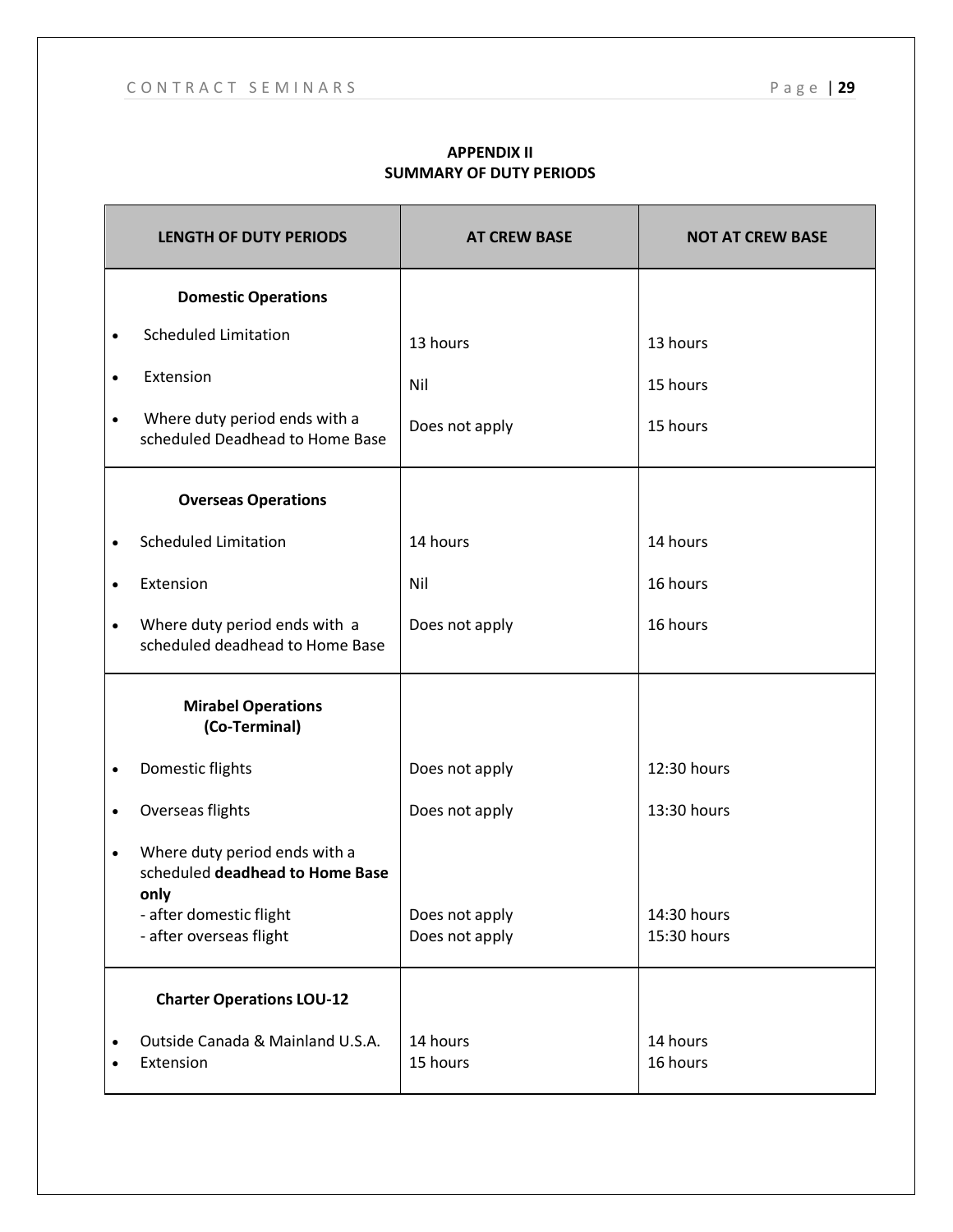|           | <b>LENGTH OF DUTY PERIODS</b>                         | <b>AT CREW BASE</b> | <b>NOT AT CREW BASE</b> |
|-----------|-------------------------------------------------------|---------------------|-------------------------|
|           | 11:30 Flight leg<br><b>B14</b>                        |                     |                         |
| $\bullet$ | <b>Scheduled Limitation</b>                           | 15 Hours            | 15 Hours                |
| $\bullet$ | Extension                                             | Nil                 | 16 Hours                |
| $\bullet$ | Ends with a deadhead to Home<br><b>Base only</b>      | Does not apply      | 16 hours                |
|           | Duty Period 15:01-16:15                               |                     |                         |
|           | <b>LOU #18</b>                                        |                     |                         |
| $\bullet$ | <b>Scheduled Limitation</b>                           | 16:15               | 16:15                   |
| $\bullet$ | Extension                                             | Nil                 | Nil                     |
| $\bullet$ | Ends with a deadhead                                  | Does not apply      | Does not apply          |
|           | Duty Period 16:16 - 18:00<br><b>Single Flight Leg</b> |                     |                         |
|           | LOU # 22 $-$ Part A                                   |                     |                         |
| $\bullet$ | <b>Scheduled Limitation</b>                           | 18:00               | 18:00                   |
| $\bullet$ | Extension                                             | Nil                 | Nil                     |
|           | Ends With a Deadhead                                  | Does not apply      | Does not apply          |
|           | Duty Period 18:01 - 19:30<br><b>Single Flight Leg</b> |                     |                         |
|           | LOU # $22 - Part B$                                   |                     |                         |
| $\bullet$ | <b>Scheduled Limitation</b>                           | 19:30               | 19:30                   |
| $\bullet$ | Extension                                             | Nil                 | Nil                     |
| $\bullet$ | Ends with a deadhead                                  | Does not apply      | Does not apply          |

#### **APPENDIX II SUMMARY OF DUTY PERIODS (Cont'd)**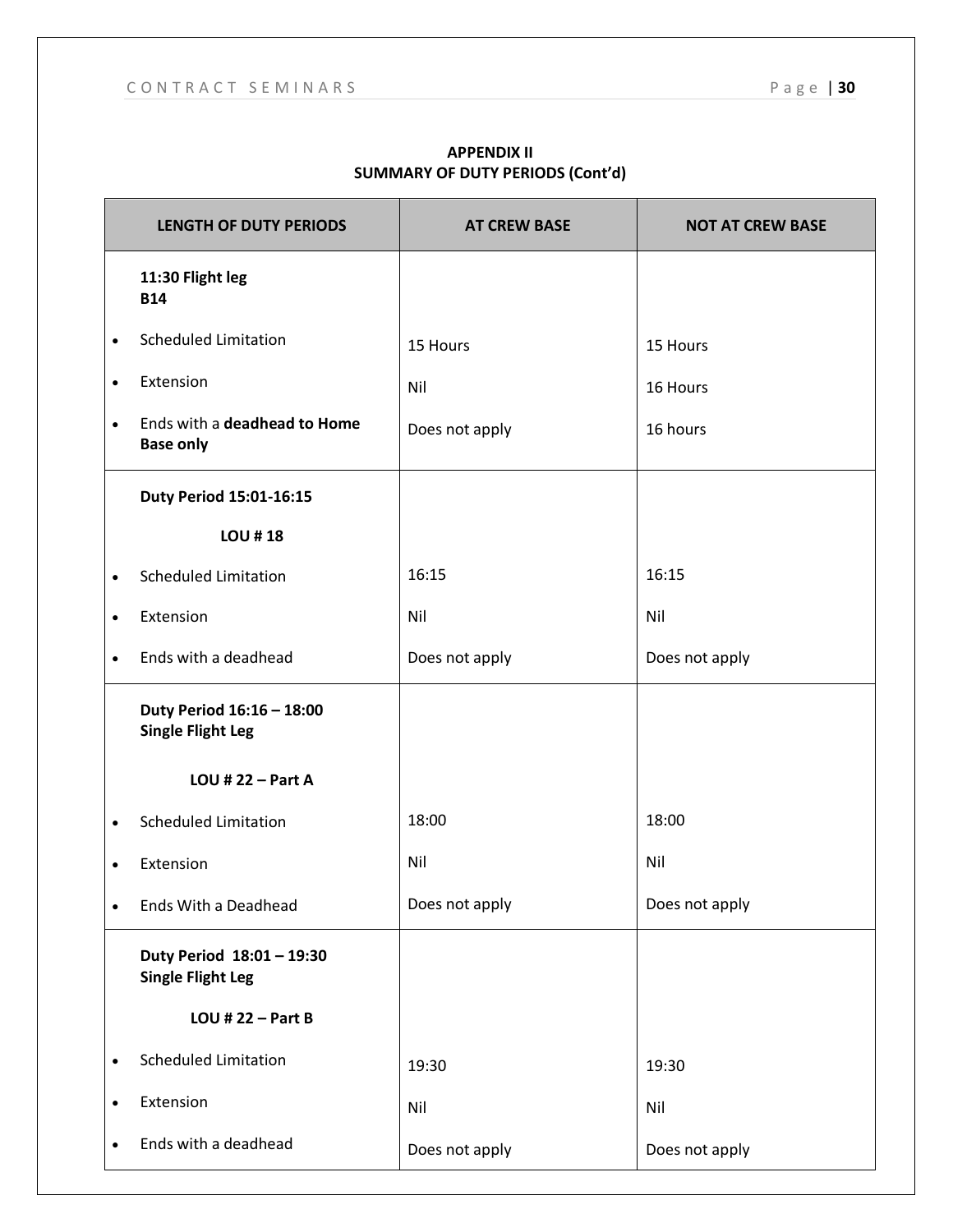| <b>COMMENCEMENT/</b><br><b>TERMINATION OF</b><br><b>DUTY PERIODS</b>  | <b>AT CREW BASE</b>                                                                      | <b>NOT AT CREW BASE</b>                                                                   |
|-----------------------------------------------------------------------|------------------------------------------------------------------------------------------|-------------------------------------------------------------------------------------------|
| Commencement of duty<br>period before operated<br>flight              | 1 hour minimum (may be more<br>in accordance with Publication<br>123)                    | 1 hour minimum (may be more in<br>accordance with Publication 123)                        |
| Commencement of duty<br>period before deadhead<br>flight at Home Base | 30 minutes prior to scheduled<br>departure time of designated<br>flight                  | At scheduled departure time of<br>designated flight                                       |
| Commencement of duty<br>period for In-Charge on ferry<br>flight       | 30 minutes prior to scheduled<br>departure time of designated<br>flight                  | At scheduled departure time of<br>designated flight                                       |
| Commencement of duty<br>period for airport stand-by<br>reserve        | At actual requested reporting<br>time for airport stand-by                               | Does not apply                                                                            |
| Termination of duty period<br>after operated flight                   | 15 minutes                                                                               | 15 minutes                                                                                |
| Termination of duty period<br>after deadhead and/or ferry<br>flight   | At actual arrival time of<br>designated flight                                           | At actual arrival time of designated<br>flight                                            |
| Termination of duty period<br>after airport stand-by                  | At airport release time or as<br>above after operated flight or<br>after deadhead flight | 15 minutes after arrival of operated<br>flight or actual arrival of flight if<br>deadhead |

#### **APPENDIX II SUMMARY OF DUTY PERIODS (Cont'd)**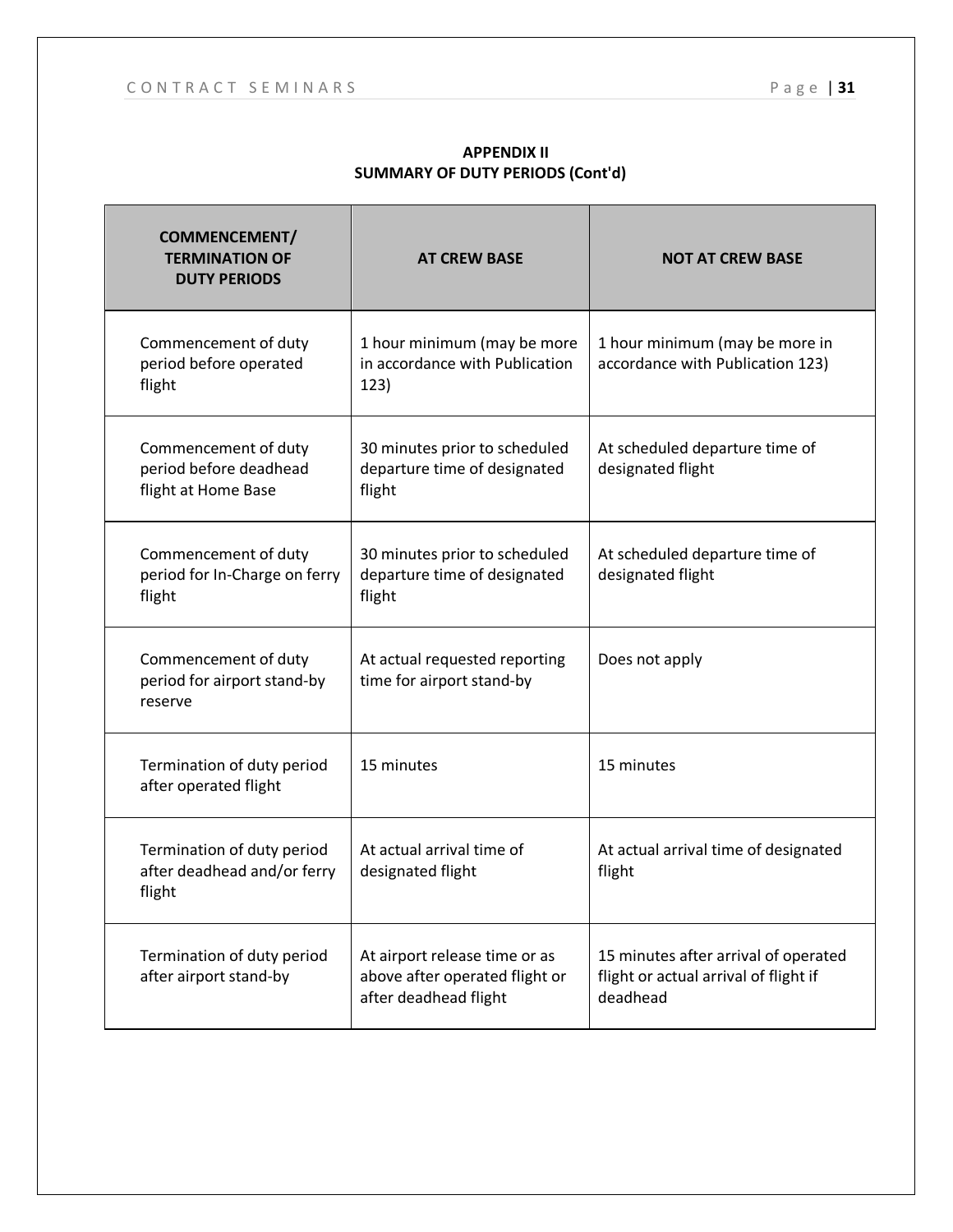| <b>AT HOME BASE</b>                                                     | PLANNED/<br><b>SCHEDULED</b><br><b>REST PERIODS</b> | <b>MINIMUM</b><br><b>REST PERIODS</b> |
|-------------------------------------------------------------------------|-----------------------------------------------------|---------------------------------------|
| After domestic flights<br>(including BDA)                               |                                                     |                                       |
| <b>Blockholders</b>                                                     | 10 hours                                            | 10 hours                              |
| Reserve blockholders                                                    | 12 hours                                            | 12 hours                              |
| Reserve blockholders after<br>all night flight sequences                | 18 hours OR<br>24 HOURS<br>(as per B8.02 and B8.17) | 18 hours OR<br>24 hours               |
| Following overseas flights<br>(excluding BDA) B-14 Flights-<br>B5.04,04 | 24 hours                                            | 24 hours                              |
| Following LOU #18 &<br>LOU # 22 Flights                                 |                                                     |                                       |
| Blockholder                                                             | 36 Hours                                            | 36 Hours                              |
| Reserve                                                                 | 72 Hours                                            | 72 Hours                              |

#### **APPENDIX III SUMMARY OF LEGAL REST PERIODS**